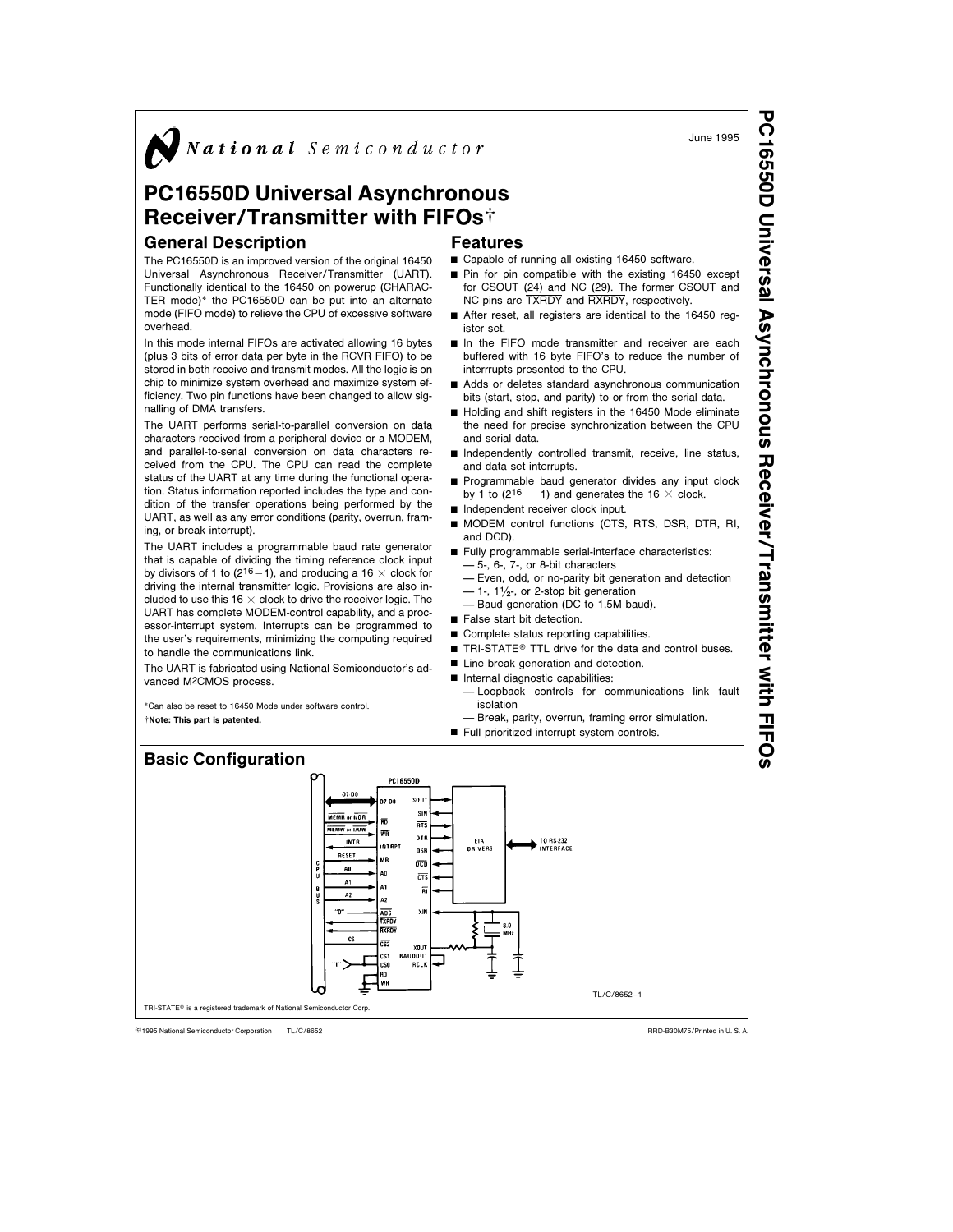# Table of Contents

1.0 ABSOLUTE MAXIMUM RATINGS

2.0 DC ELECTRICAL CHARACTERISTICS

- 3.0 AC ELECTRICAL CHARACTERISTICS
- 4.0 TIMING WAVEFORMS
- 5.0 BLOCK DIAGRAM
- 6.0 PIN DESCRIPTIONS
- 7.0 CONNECTION DIAGRAMS
- 8.0 REGISTERS
- 8.1 Line Control Register
- 8.2 Typical Clock Circuits
- 8.0 REGISTERS (Continued)
	- 8.3 Programmable Baud Generator
	- 8.4 Line Status Register
	- 8.5 FIFO Control Register
	- 8.6 Interrupt Identification Register
	- 8.7 Interrupt Enable Register
	- 8.8 Modem Control Register
	- 8.9 Modem Status Register 8.10 Scratchpad Register
	- 8.11 FIFO Interrupt Mode Operation
	- 8.12 FIFO Polled Mode Operation

### 9.0 TYPICAL APPLICATIONS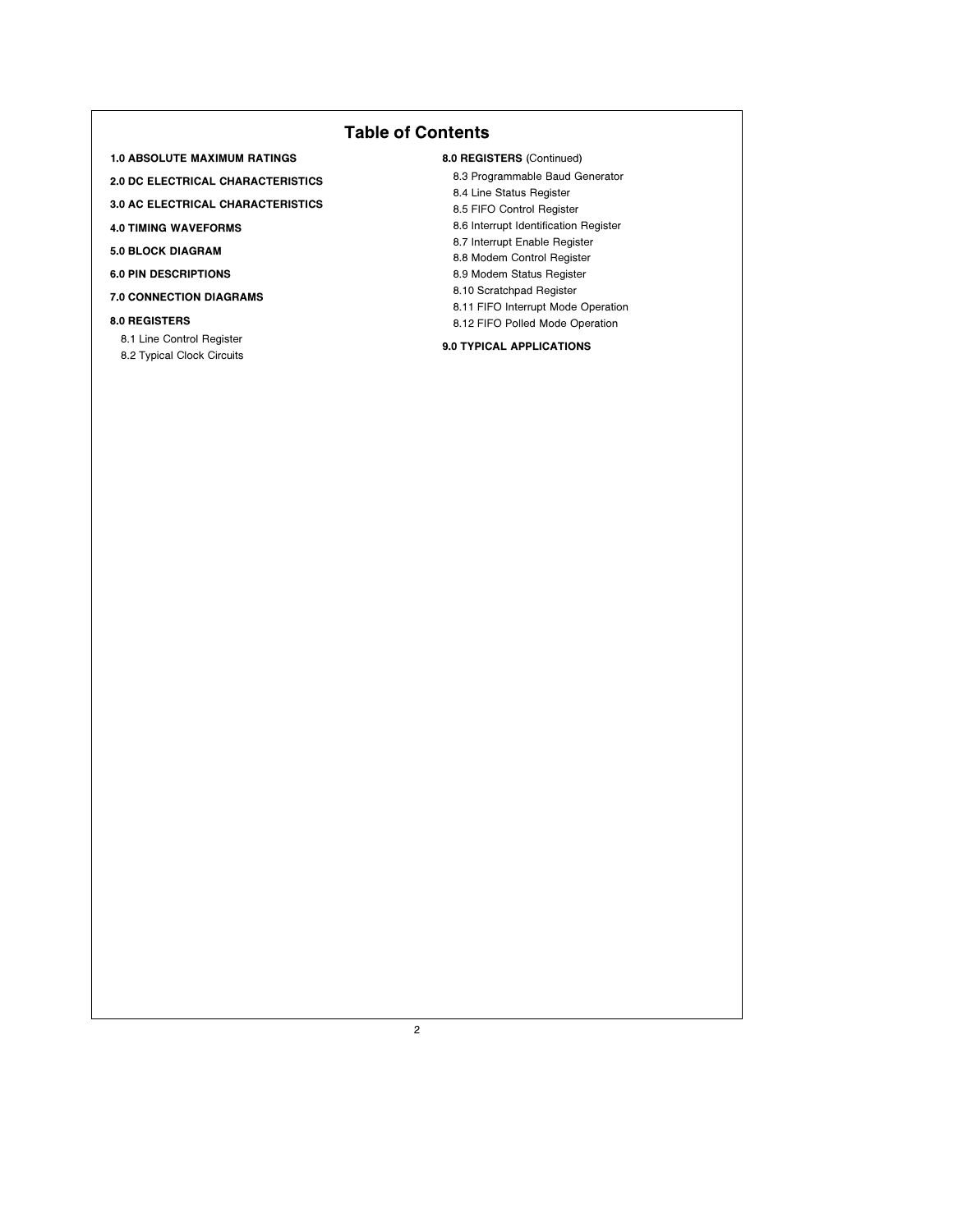# 1.0 Absolute Maximum Ratings  $0^{\circ}$ C to  $+70^{\circ}$ C

| Temperature Under Bias       | $0^{\circ}$ C to $+70^{\circ}$ C    |
|------------------------------|-------------------------------------|
| Storage Temperature          | $-65^{\circ}$ C to $+150^{\circ}$ C |
| All Input or Output Voltages |                                     |
| with Respect to Vss          | $-0.5V$ to $+7.0V$                  |
| <b>Power Dissipation</b>     | 1W                                  |

Note: Maximum ratings indicate limits beyond which permanent damage may occur. Continuous operation at these limits is not intended and should be limited to those conditions specified under DC electrical characteristics.

# 2.0 DC Electrical Characteristics

 $T_A = 0$ °C to +70°C, V<sub>DD</sub> = +5V ±10%, V<sub>SS</sub> = 0V, unless otherwise specified.

| Symbol                  | <b>Parameter</b>                       | <b>Conditions</b>                                                                                                              | Min    | Max             | <b>Units</b> |
|-------------------------|----------------------------------------|--------------------------------------------------------------------------------------------------------------------------------|--------|-----------------|--------------|
| $V_{\text{ILX}}$        | Clock Input Low Voltage                |                                                                                                                                | $-0.5$ | 0.8             | V            |
| V <sub>IHX</sub>        | Clock Input High Voltage               |                                                                                                                                | 2.0    | V <sub>DD</sub> | V            |
| $V_{IL}$                | Input Low Voltage                      |                                                                                                                                | $-0.5$ | 0.8             | V            |
| V <sub>IH</sub>         | Input High Voltage                     |                                                                                                                                | 2.0    | V <sub>DD</sub> | V            |
| <b>V<sub>OL</sub></b>   | <b>Output Low Voltage</b>              | $I_{\Omega} = 1.6$ mA on all (Note 1)                                                                                          |        | 0.4             | $\vee$       |
| V <sub>OH</sub>         | Output High Voltage                    | $I_{OH} = -1.0$ mA (Note 1)                                                                                                    | 2.4    |                 | V            |
| $I_{CC}(AV)$            | <b>Average Power Supply</b><br>Current | $V_{DD} = 5.5V$ , $T_A = 25^{\circ}C$<br>No Loads on output<br>SIN, DSR, DCD,<br>CTS, $RI = 2.0V$<br>All other inputs $= 0.8V$ |        | 15              | mA           |
| ŀμ                      | Input Leakage                          | $V_{DD} = 5.5V, V_{SS} = 0V$                                                                                                   |        | ±10             | μA           |
| $I_{CL}$                | Clock Leakage                          | All other pins floating.<br>$V_{IN} = 0V, 5.5V$                                                                                |        | ±10             | μA           |
| $I_{OZ}$                | <b>TRI-STATE Leakage</b>               | $V_{DD} = 5.5V, V_{SS} = 0V$<br>$V_{OUIT} = 0V, 5.25V$<br>1) Chip deselected<br>2) WRITE mode,<br>chip selected                |        | ±20             | μA           |
| VILMR                   | MR Schmitt $V_{II}$                    |                                                                                                                                |        | 0.8             | V            |
| <b>V<sub>IHMR</sub></b> | MR Schmitt $V_{IH}$                    |                                                                                                                                | 2.0    |                 | V            |

**Capacitance**  $T_A = 25^\circ C$ ,  $V_{DD} = V_{SS} = 0V$ 

| Symbol           | Parameter                | <b>Conditions</b>                | Min | Typ | Max | <b>Units</b> |
|------------------|--------------------------|----------------------------------|-----|-----|-----|--------------|
| $C_{XIN}$        | Clock Input Capacitance  |                                  |     |     | 9   | рF           |
| $C_{XOUT}$       | Clock Output Capacitance | $f_c = 1$ MHz<br>Unmeasured pins |     |     | 9   | рF           |
| $C_{IN}$         | Input Capacitance        | returned to Vss                  |     | 5   |     | рF           |
| $C_{OUT}$        | Output Capacitance       |                                  |     | 6   | 8   | рF           |
| C <sub>I/O</sub> | Input/Output Capacitance |                                  |     | 10  | 12  | рF           |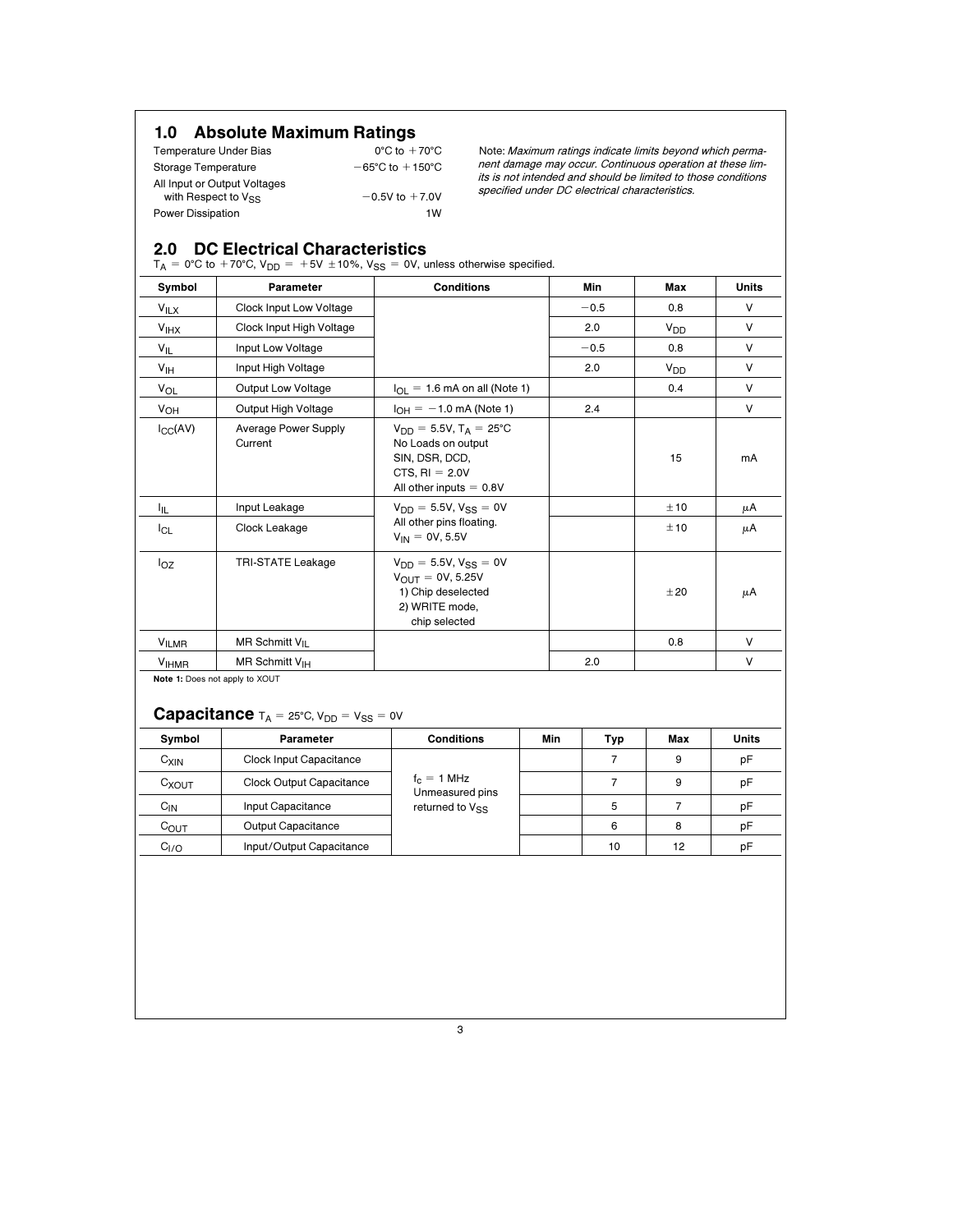| Symbol                                                                             | Parameter                                          | <b>Conditions</b>                      | Min  | Max          | Units                 |
|------------------------------------------------------------------------------------|----------------------------------------------------|----------------------------------------|------|--------------|-----------------------|
| t <sub>ADS</sub>                                                                   | <b>Address Strobe Width</b>                        |                                        | 60   |              | ns                    |
| t <sub>AH</sub>                                                                    | Address Hold Time                                  |                                        | 0    |              | ns                    |
| t <sub>AR</sub>                                                                    | RD, RD Delay from Address                          | (Note 1)                               | 30   |              | ns                    |
| t <sub>AS</sub>                                                                    | <b>Address Setup Time</b>                          |                                        | 60   |              | ns                    |
| taw                                                                                | WR, WR Delay from Address                          | (Note 1)                               | 30   |              | ns                    |
| $t_{CH}$                                                                           | Chip Select Hold Time                              |                                        | 0    |              | ns                    |
| $t_{\rm CS}$                                                                       | Chip Select Setup Time                             |                                        | 60   |              | ns                    |
| t <sub>CSR</sub>                                                                   | RD, RD Delay from Chip Select                      | (Note 1)                               | 30   |              | ns                    |
| t <sub>CSW</sub>                                                                   | WR, WR Delay from Select                           | (Note 1)                               | 30   |              | ns                    |
| t <sub>DH</sub>                                                                    | Data Hold Time                                     |                                        | 30   |              | ns                    |
| t <sub>DS</sub>                                                                    | Data Setup Time                                    |                                        | 30   |              | ns                    |
| t <sub>HZ</sub>                                                                    | RD, RD to Floating Data Delay                      | @100 pF loading (Note 3)               | 0    | 100          | ns                    |
| t <sub>MR</sub>                                                                    | Master Reset Pulse Width                           |                                        | 5000 |              | ns                    |
| t <sub>RA</sub>                                                                    | Address Hold Time from RD, RD                      | (Note 1)                               | 20   |              | ns                    |
| t <sub>RC</sub>                                                                    | Read Cycle Delay                                   |                                        | 125  |              | ns                    |
| t <sub>RCS</sub>                                                                   | Chip Select Hold Time from RD, RD                  | (Note 1)                               | 20   |              | ns                    |
| t <sub>RD</sub>                                                                    | RD, RD Strobe Width                                |                                        | 125  |              | ns                    |
| <sup>t</sup> RDD                                                                   | RD, RD to Driver Enable/Disable                    | @100 pF loading (Note 3)               |      | 60           | ns                    |
| t <sub>RVD</sub>                                                                   | Delay from RD, RD to Data                          | @100 pF loading                        |      | 60           | ns                    |
| t <sub>WA</sub>                                                                    | Address Hold Time from WR, WR                      | (Note 1)                               | 20   |              | ns                    |
| t <sub>WC</sub>                                                                    | Write Cycle Delay                                  |                                        | 150  |              | ns                    |
| t <sub>wcs</sub>                                                                   | Chip Select Hold Time from WR, WR                  | (Note 1)                               | 20   |              | ns                    |
| t <sub>WR</sub>                                                                    | WR, WR Strobe Width                                |                                        | 100  |              | ns                    |
| t <sub>XH</sub>                                                                    | Duration of Clock High Pulse                       | External Clock (8, Max.)               | 55   |              | ns                    |
| t <sub>XL</sub>                                                                    | Duration of Clock Low Pulse                        | External Clock (8, Max.)               | 55   |              | ns                    |
| RC                                                                                 | Read Cycle = $t_{AR} + t_{RD} + t_{RC}$            |                                        | 280  |              | ns                    |
| <b>WC</b>                                                                          | Write Cycle = $t_{AW} + t_{WR} + t_{WC}$           |                                        | 280  |              | ns                    |
| <b>Baud Generator</b>                                                              |                                                    |                                        |      |              |                       |
| Ν                                                                                  | <b>Baud Divisor</b>                                |                                        | 1    | $2^{16} - 1$ |                       |
| <sup>t</sup> BHD                                                                   | Baud Output Positive Edge Delay                    | 100 pF Load                            |      | 175          | ns                    |
| <sup>t</sup> BLD                                                                   | Baud Output Negative Edge Delay                    | 100 pF Load                            |      | 175          | ns                    |
| t <sub>HW</sub>                                                                    | <b>Baud Output Up Time</b>                         | $f_X = 8, \div 2, 100 \text{ pF}$ Load | 75   |              | ns                    |
| t <sub>LW</sub>                                                                    | <b>Baud Output Down Time</b>                       | $f_X = 8, \div 2, 100$ pF Load         | 100  |              | ns                    |
| Receiver                                                                           |                                                    |                                        |      |              |                       |
| t <sub>RAI</sub>                                                                   | Delay from Active Edge<br>of RD to Reset Interrupt |                                        |      |              | ns                    |
| Delay from RD, RD<br>t <sub>RINT</sub><br>(RD RBR/or RD LSR)<br>to Reset Interrupt |                                                    | 100 pF Load                            |      | 1000         | ns                    |
| t <sub>RXI</sub>                                                                   | Delay from RD RBR<br>to RXRDY Inactive             |                                        |      | 290          | ns                    |
| t <sub>SCD</sub>                                                                   | Delay from RCLK to Sample Time                     |                                        |      | 2000         | ns                    |
| t <sub>SINT</sub>                                                                  | Delay from Stop to Set Interrupt                   | (Note 2)                               |      | 1            | <b>RCLK</b><br>Cycles |

Note 2: In the FIFO mode (FCR0 = 1) the trigger level interrupts, the receiver data available indication, the active RXRDY indication and the overrun error indication<br>will be delayed 3 RCLKs. Status indicators (PE, FE, BI)

Note 3: Charge and discharge time is determined by  $V_{OL}$ ,  $V_{OH}$  and the external loading.

Note 4: These specifications are preliminary.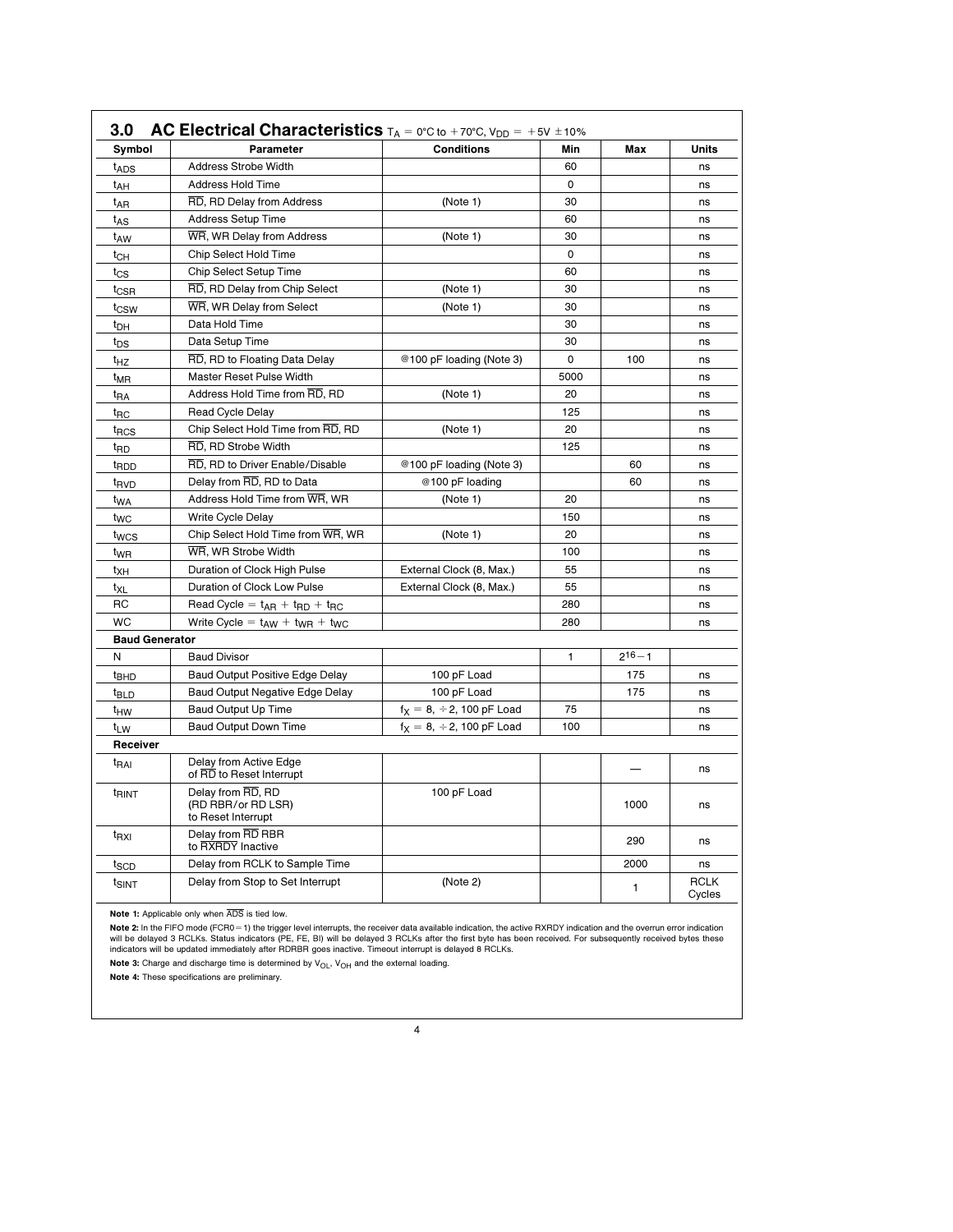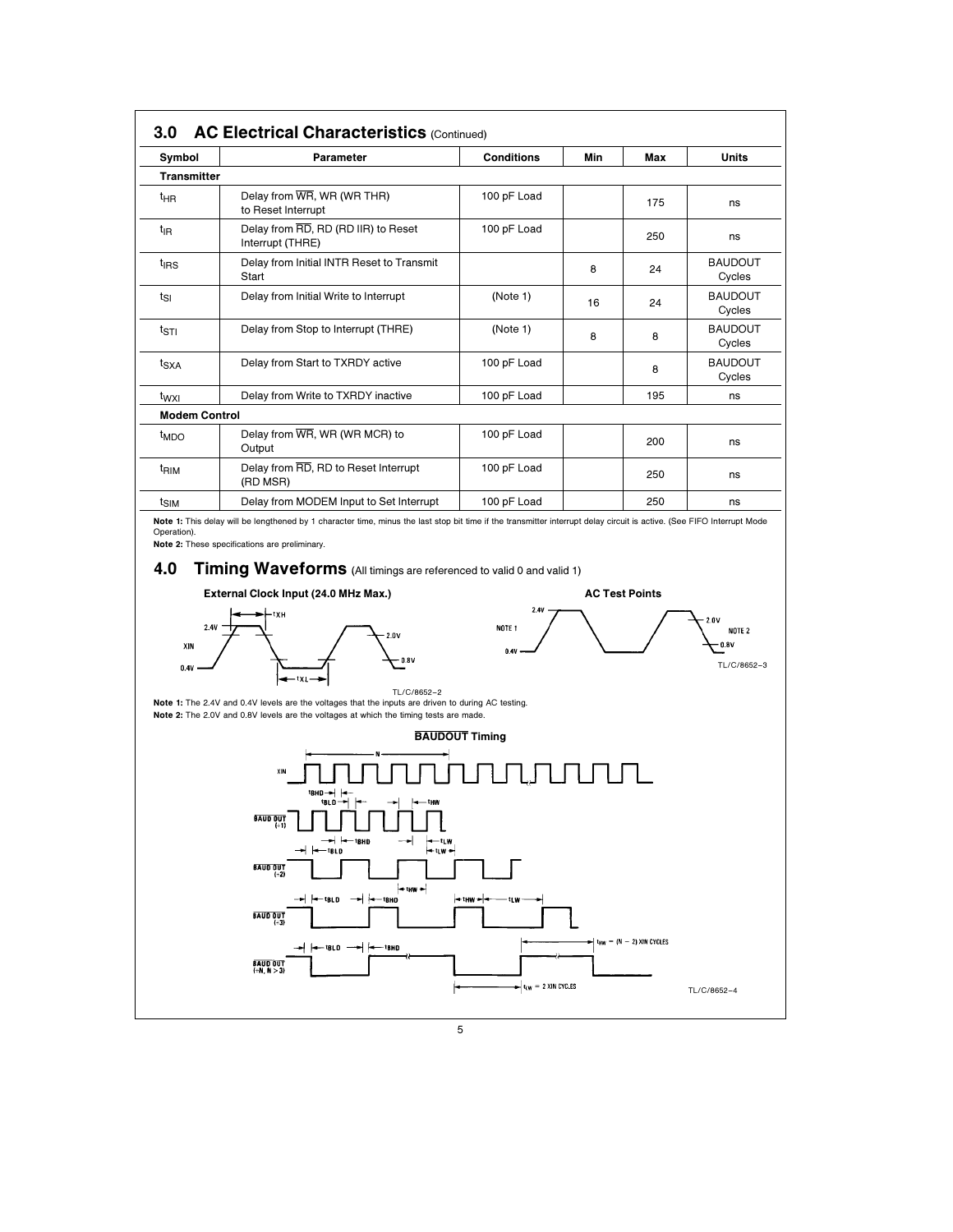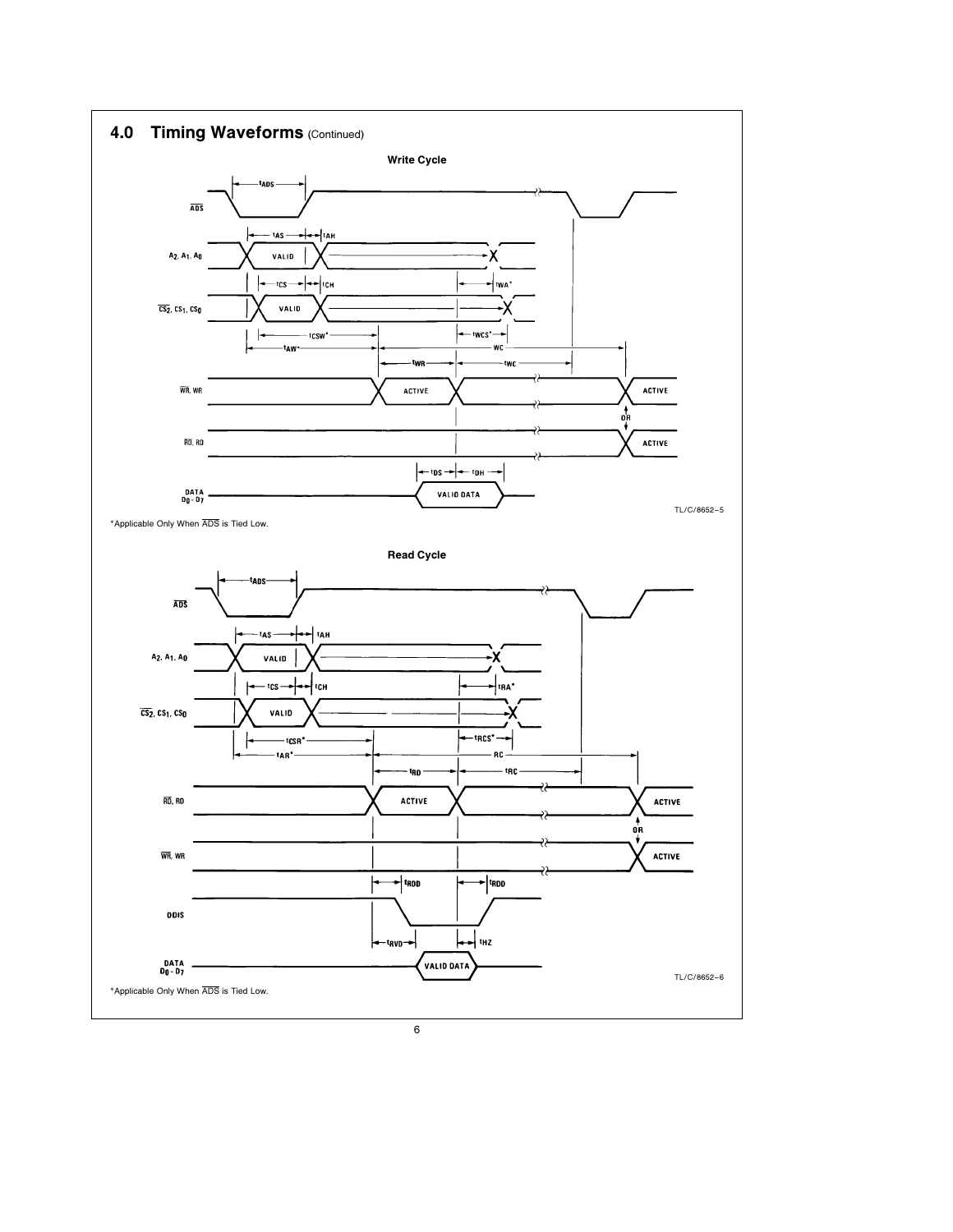

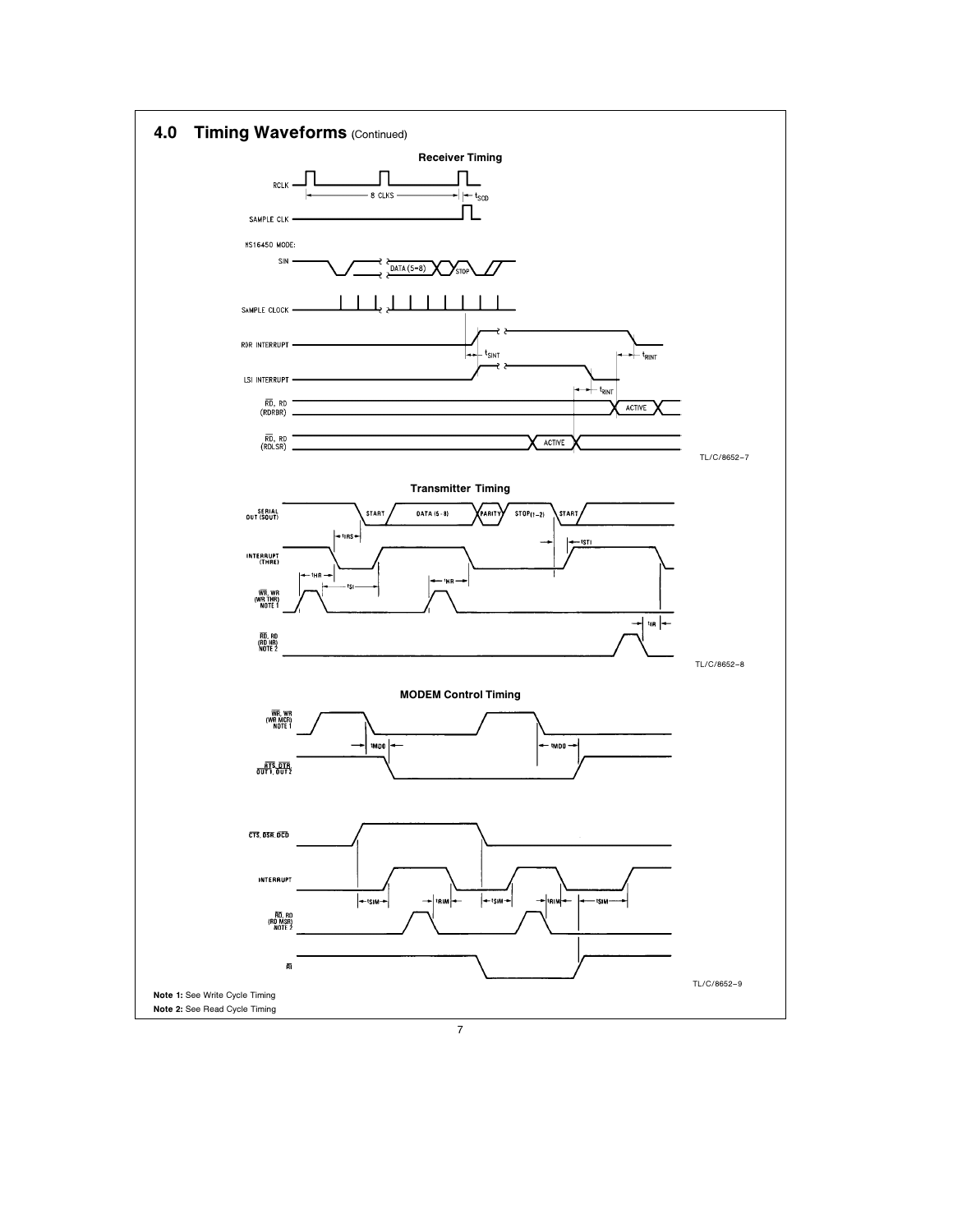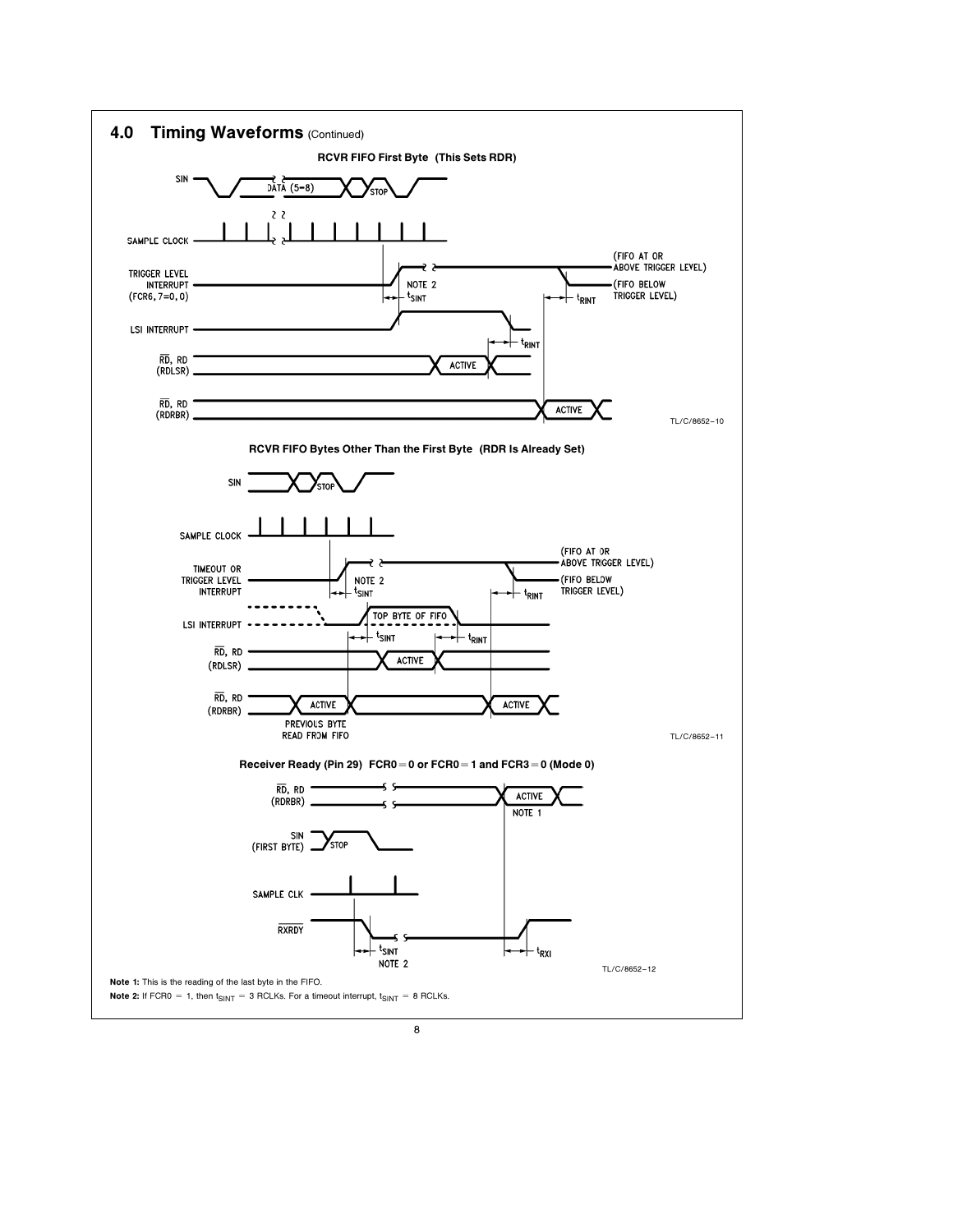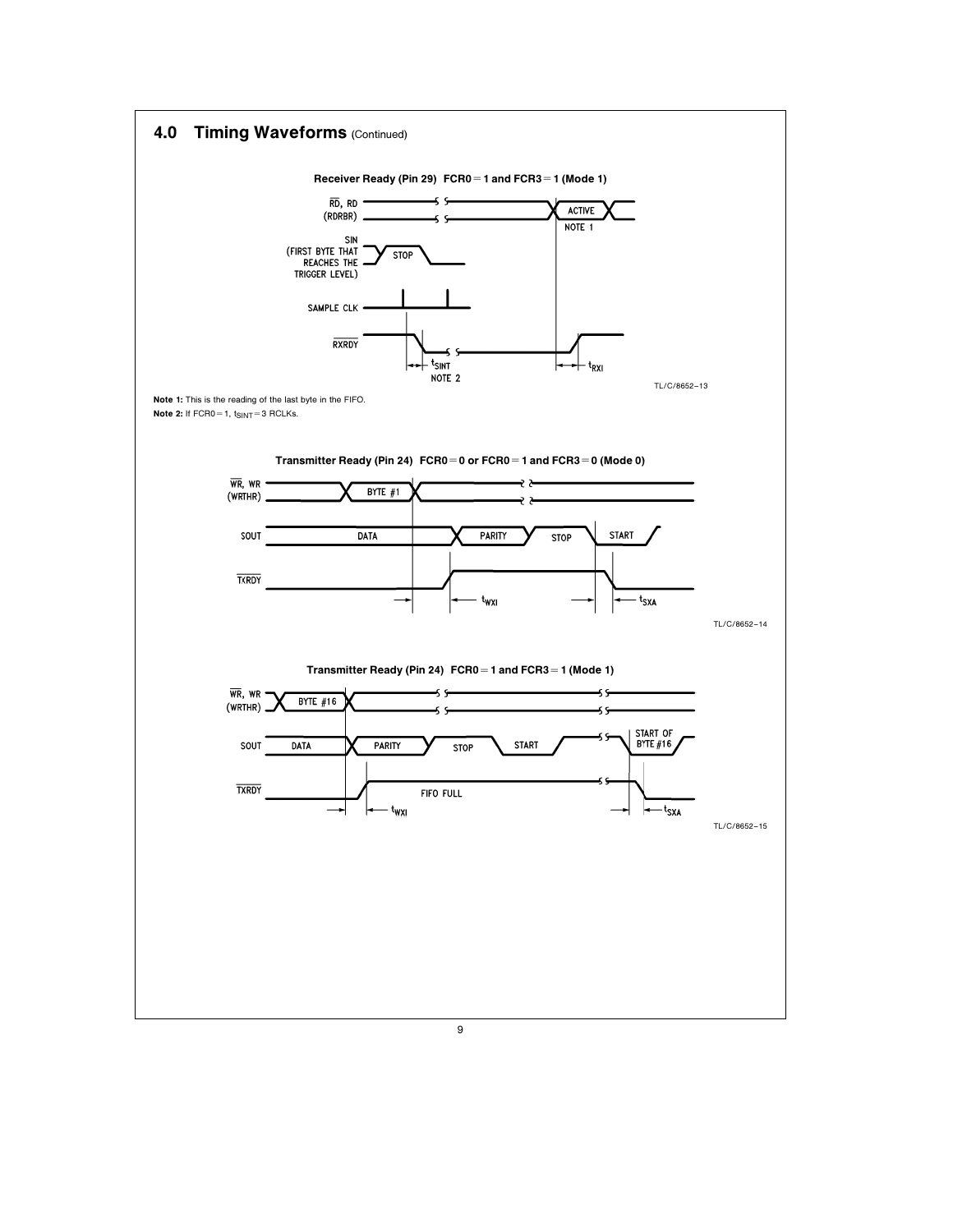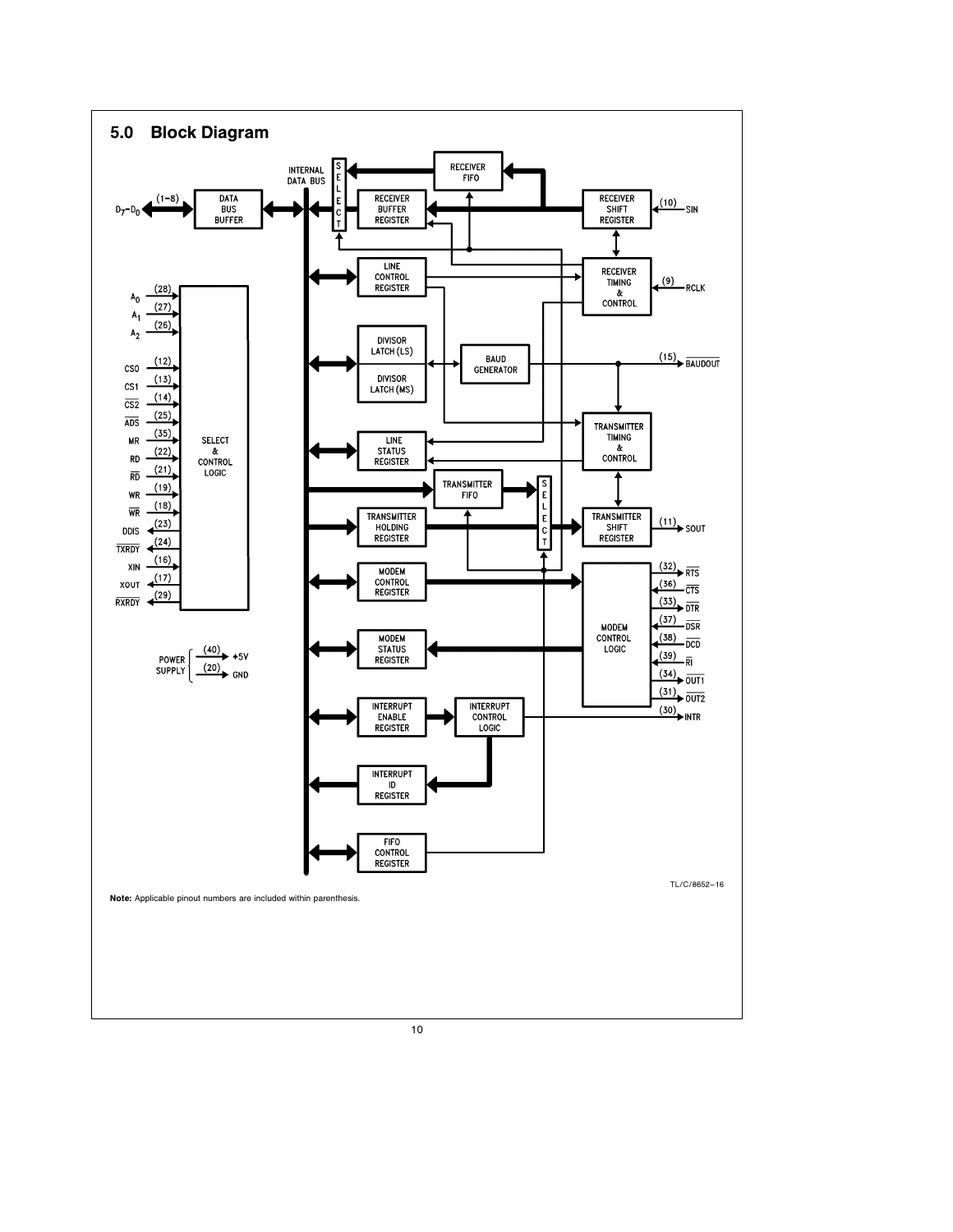# 6.0 Pin Descriptions

The following describes the function of all UART pins. Some of these descriptions reference internal circuits.

In the following descriptions, a low represents a logic 0 (0V nominal) and a high represents a logic  $1 (+2.4V$  nominal).

A0, A1, A2, Register Select, Pins 26 –28: Address signals connected to these 3 inputs select a UART register for the CPU to read from or write to during data transfer. A table of registers and their addresses is shown below. Note that the state of the Divisor Latch Access Bit (DLAB), which is the most significant bit of the Line Control Register, affects the selection of certain UART registers. The DLAB must be set high by the system software to access the Baud Generator Divisor Latches.

|             | <b>Register Addresses</b> |    |       |                                 |  |  |  |  |  |
|-------------|---------------------------|----|-------|---------------------------------|--|--|--|--|--|
| <b>DLAB</b> | А,                        | А1 | $A_0$ | Register                        |  |  |  |  |  |
| 0           | 0                         | 0  | 0     | Receiver Buffer (read),         |  |  |  |  |  |
|             |                           |    |       | <b>Transmitter Holding</b>      |  |  |  |  |  |
|             |                           |    |       | Register (write)                |  |  |  |  |  |
| 0           | 0                         | 0  | 1     | Interrupt Enable                |  |  |  |  |  |
| X           | 0                         | 1  | 0     | Interrupt Identification (read) |  |  |  |  |  |
| X           | 0                         |    | 0     | FIFO Control (write)            |  |  |  |  |  |
| X           | 0                         | 1  | 1     | Line Control                    |  |  |  |  |  |
| X           | 1                         | 0  | 0     | <b>MODEM Control</b>            |  |  |  |  |  |
| X           | 1                         | 0  | 1     | Line Status                     |  |  |  |  |  |
| X           |                           | 1  | 0     | <b>MODEM Status</b>             |  |  |  |  |  |
| X           |                           | 1  | 1     | Scratch                         |  |  |  |  |  |
| 1           | 0                         | 0  | 0     | Divisor Latch                   |  |  |  |  |  |
|             |                           |    |       | (least significant byte)        |  |  |  |  |  |
|             | 0                         | 0  | 1     | Divisor Latch                   |  |  |  |  |  |
|             |                           |    |       | (most significant byte)         |  |  |  |  |  |

ADS, Address Strobe, Pin 25: The positive edge of an active Address Strobe (ADS) signal latches the Register Select (A0, A1, A2) and Chip Select (CS0, CS1, CS2) signals.

Note: An active ADS input is required when the Register Select (A0, A1, A2) and Chip Select (CS0, CS1, CS2) signals are not stable for tion of a read or write operation. If not required, tie the ADS input permanently low.

**BAUDOUT, Baud Out, Pin 15: This is the 16**  $\times$  **clock signal** from the transmitter section of the UART. The clock rate is equal to the main reference oscillator frequency divided by the specified divisor in the Baud Generator Divisor Latches. The BAUDOUT may also be used for the receiver section by tying this output to the RCLK input of the chip.

CS0, CS1, CS2, Chip Select, Pins 12-14: When CS0 and CS1 are high and  $\overline{CS2}$  is low, the chip is selected. This enables communication between the UART and the CPU. The positive edge of an active Address Strobe signal latches the decoded chip select signals, completing chip selection. If ADS is always low, valid chip selects should stabilize according to the t<sub>CSW</sub> parameter.

CTS, Clear to Send, Pin 36: When low, this indicates that the MODEM or data set is ready to exchange data. The CTS signal is a MODEM status input whose conditions can be tested by the CPU reading bit 4 (CTS) of the MODEM Status Register. Bit 4 is the complement of the CTS signal. Bit 0 (DCTS) of the MODEM Status Register indicates whether the CTS input has changed state since the previous reading of the MODEM Status Register. CTS has no effect on the Transmitter.

Note: Whenever the CTS bit of the MODEM Status Register changes state, an interrupt is generated if the MODEM Status Interrupt is enabled.

D<sub>7</sub>-D<sub>0</sub>, Data Bus, Pins 1-8: This bus comprises eight TRI-STATE input/output lines. The bus provides bidirectional communications between the UART and the CPU. Data, control words, and status information are transferred via the D<sub>7</sub>-D<sub>0</sub> Data Bus.

DCD, Data Carrier Detect, Pin 38: When low, indicates that the data carrier has been detected by the MODEM or data set. The **DCD** signal is a MODEM status input whose condition can be tested by the CPU reading bit 7 (DCD) of the MODEM Status Register. Bit 7 is the complement of the DCD signal. Bit 3 (DDCD) of the MODEM Status Register indicates whether the DCD input has changed state since the previous reading of the MODEM Status Register. DCD has no effect on the receiver.

Note: Whenever the DCD bit of the MODEM Status Register changes state, an interrupt is generated if the MODEM Status Interrupt is enabled.

DDIS, Driver Disable, Pin 23: This goes low whenever the CPU is reading data from the UART. It can disable or control the direction of a data bus transceiver between the CPU and the UART.

DSR, Data Set Ready, Pin 37: When low, this indicates that the MODEM or data set is ready to establish the communications link with the UART. The DSR signal is a MODEM status input whose condition can be tested by the CPU reading bit 5 (DSR) of the MODEM Status Register. Bit 5 is the complement of the DSR signal. Bit 1 (DDSR) of the MODEM Status Register indicates whether the DSR input has changed state since the previous reading of the MO-DEM Status Register.

Note: Whenever the DDSR bit of the MODEM Status Register changes state, an interrupt is generated if the MODEM Status Interrupt is enabled.

DTR, Data Terminal Ready, Pin 33: When low, this informs the MODEM or data set that the UART is ready to establish a communications link. The DTR output signal can be set to an active low by programming bit 0 (DTR) of the MODEM Control Register to a high level. A Master Reset operation sets this signal to its inactive (high) state. Loop mode operation holds this signal in its inactive state.

INTR, Interrupt, Pin 30: This pin goes high whenever any one of the following interrupt types has an active high condition and is enabled via the IER: Receiver Error Flag; Received Data Available: timeout (FIFO Mode only); Transmitter Holding Register Empty; and MODEM Status. The INTR signal is reset low upon the appropriate interrupt service or a Master Reset operation.

MR, Master Reset, Pin 35: When this input is high, it clears all the registers (except the Receiver Buffer, Transmitter Holding, and Divisor Latches), and the control logic of the UART. The states of various output signals (SOUT, INTR, OUT 1, OUT 2, RTS, DTR) are affected by an active MR input (Refer to Table I.) This input is buffered with a TTLcompatible Schmitt Trigger with 0.5V typical hysteresis.

**OUT 1, Output 1, Pin 34: This user-designated output can** be set to an active low by programming bit 2 (OUT 1) of the MODEM Control Register to a high level. A Master Reset operation sets this signal to its inactive (high) state. Loop mode operation holds this signal in its inactive state. In the XMOS parts this will achieve TTL levels.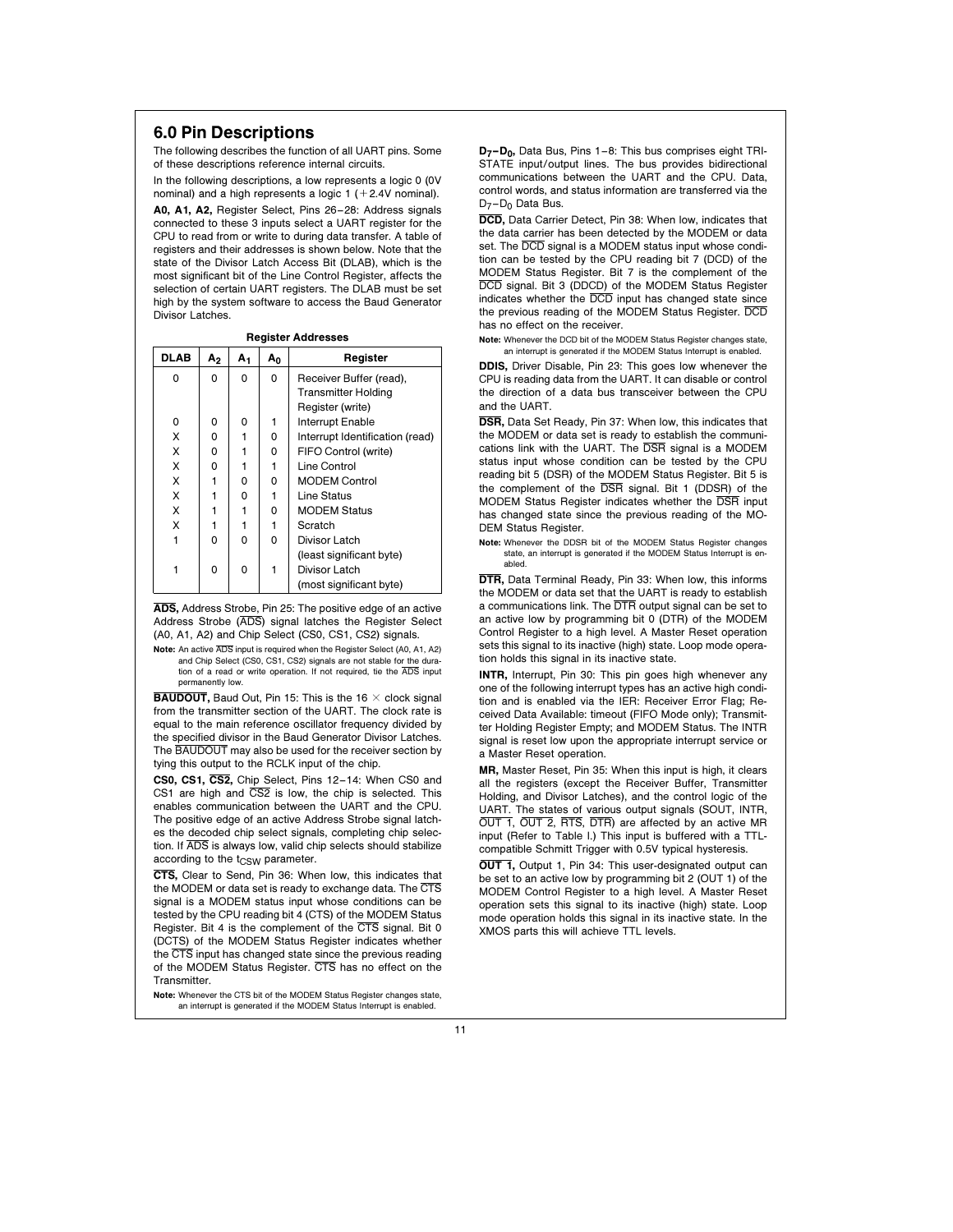### **6.0 Pin Descriptions (Continued)**

OUT 2, Output 2, Pin 31: This user-designated output that can be set to an active low by programming bit 3 (OUT 2) of the MODEM Control Register to a high level. A Master Reset operation sets this signal to its inactive (high) state. Loop mode operation holds this signal in its inactive state. In the XMOS parts this will achieve TTL levels.

RCLK, Receiver Clock, Pin 9: This input is the 16  $\times$  baud rate clock for the receiver section of the chip.

RD, RD, Read, Pins 22 and 21: When RD is high or RD is low while the chip is selected, the CPU can read status information or data from the selected UART register.

Note: Only an active RD or  $\overline{\text{RD}}$  input is required to transfer data from the UART during a read operation. Therefore, tie either the RD input permanently low or the RD input permanently high, when it is not used.

RI, Ring Indicator, Pin 39: When low, this indicates that a telephone ringing signal has been received by the MODEM or data set. The RI signal is a MODEM status input whose condition can be tested by the CPU reading bit 6 (RI) of the MODEM Status Register. Bit 6 is the complement of the RI signal. Bit 2 (TERI) of the MODEM Status Register indicates whether the  $\overline{RI}$  input signal has changed from a low to a high state since the previous reading of the MODEM Status Register.

Note: Whenever the RI bit of the MODEM Status Register changes from a high to a low state, an interrupt is generated if the MODEM Status Interrupt is enabled.

RTS, Request to Send, Pin 32: When low, this informs the MODEM or data set that the UART is ready to exchange data. The RTS output signal can be set to an active low by programming bit 1 (RTS) of the MODEM Control Register. A Master Reset operation sets this signal to its inactive (high) state. Loop mode operation holds this signal in its inactive state.

SIN, Serial Input, Pin 10: Serial data input from the communications link (peripheral device, MODEM, or data set).

SOUT, Serial Output, Pin 11: Composite serial data output to the communications link (peripheral, MODEM or data set). The SOUT signal is set to the Marking (logic 1) state upon a Master Reset operation.

TXRDY, RXRDY, Pins 24, 29: Transmitter and Receiver DMA signalling is available through two pins (24 and 29). When operating in the FIFO mode, one of two types of DMA signalling per pin can be selected via FCR3. When operating as in the 16450 Mode, only DMA mode 0 is allowed. Mode 0 supports single transfer DMA where a transfer is made between CPU bus cycles. Mode 1 supports multitransfer DMA where multiple transfers are made continuously until the RCVR FIFO has been emptied or the XMIT FIFO has been filled.

RXRDY, Mode 0: When in the 16450 Mode (FCR0 $=$ 0) or in the FIFO Mode (FCR0 = 1, FCR3 = 0) and there is at least 1 character in the RCVR FIFO or RCVR holding register, the RXRDY pin (29) will be low active. Once it is activated the RXRDY pin will go inactive when there are no more characters in the FIFO or holding register.

**RXRDY,** Mode 1: In the FIFO Mode (FCR0=1) when the  $FCR3 = 1$  and the trigger level or the timeout has been reached, the RXRDY pin will go low active. Once it is activated it will go inactive when there are no more characters in the FIFO or holding register.

**TXRDY,** Mode 0: In the 16450 Mode (FCR0 $=$ 0) or in the FIFO Mode (FCR0 = 1, FCR3 = 0) and there are no characters in the XMIT FIFO or XMIT holding register, the TXRDY pin (24) will be low active. Once it is activated the TXRDY pin will go inactive after the first character is loaded into the XMIT FIFO or holding register.

TXRDY, Mode 1: In the FIFO Mode (FCR0 $=$ 1) when  $FCR3 = 1$  and there are no characters in the XMIT FIFO, the TXRDY pin will go low active. This pin will become inactive when the XMIT FIFO is completely full.

 $V_{DD}$ , Pin 40:  $+5V$  supply.

V<sub>SS</sub>, Pin 20: Ground (0V) reference.

WR, WR, Write, Pins 19 and 18: When WR is high or WR is low while the chip is selected, the CPU can write control words or data into the selected UART register.

Note: Only an active WR or  $\overline{\text{WR}}$  input is required to transfer data to the UART during a write operation. Therefore, tie either the WR input permanently low or the WR input permanently high, when it is not used.

XIN (External Crystal Input), Pin 16: This signal input is used in conjunction with XOUT to form a feedback circuit for the baud rate generator's oscillator. If a clock signal will be generated off-chip, then it should drive the baud rate generator through this pin.

XOUT (External Crystal Output), Pin 17: This signal output is used in conjunction with XIN to form a feedback circuit for the baud rate generator's oscillator. If the clock signal will be generated off-chip, then this pin is unused.

# 7.0 Connection Diagrams

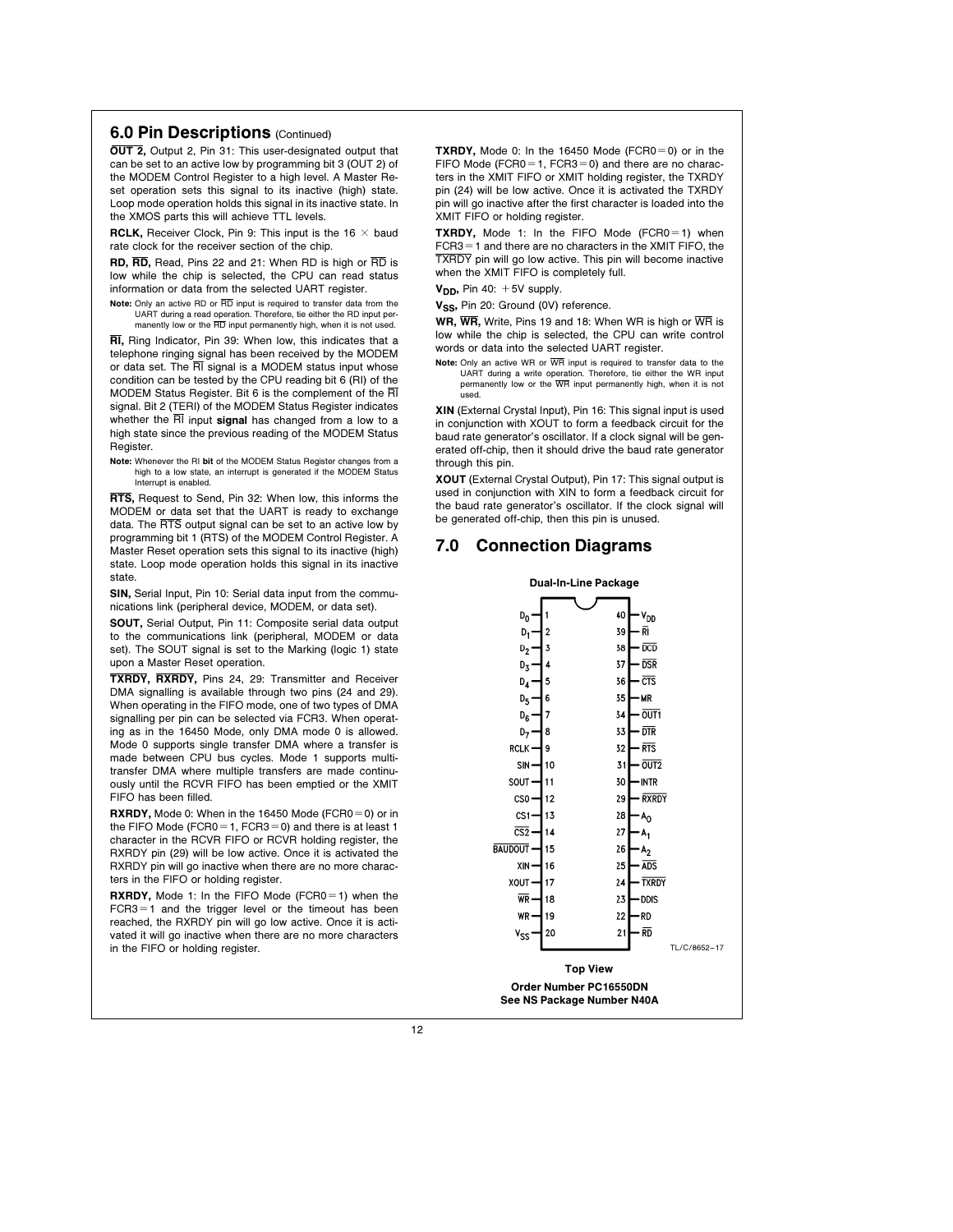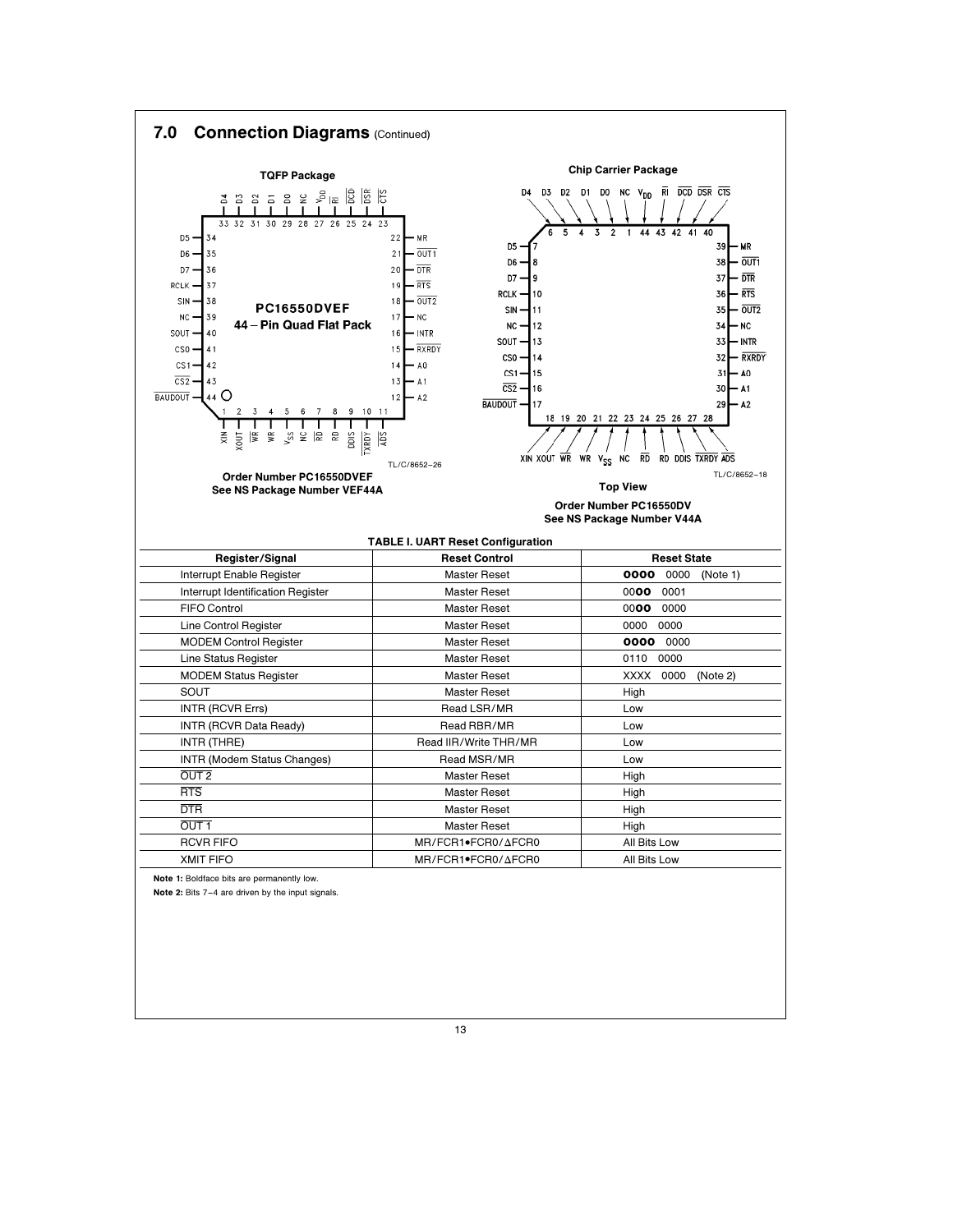|                                |                  | ī<br>1DLAB                | Divisor<br>Latch<br>(MS)                             | DTW          | Bit 8                                                           | თ<br>ä                                                                        | <b>Bit 10</b>                                           | Bit 11                                                    | Bit 12                                      | Bit 13                                      | Bit 14                                   | Bit 15                                   |                                                                                                                                                         |
|--------------------------------|------------------|---------------------------|------------------------------------------------------|--------------|-----------------------------------------------------------------|-------------------------------------------------------------------------------|---------------------------------------------------------|-----------------------------------------------------------|---------------------------------------------|---------------------------------------------|------------------------------------------|------------------------------------------|---------------------------------------------------------------------------------------------------------------------------------------------------------|
|                                |                  | ↽<br>$\parallel$<br>0DLAB | Divisor<br>Latch<br>(LS)                             | 님            | Bit 0                                                           | Bit 1                                                                         | Bit 2                                                   | Bit 3                                                     | Bit 4                                       | Bit 5                                       | Bit 6                                    | Bit 7                                    |                                                                                                                                                         |
|                                |                  | N                         | Scratch<br>Reg-<br>ister                             | <b>SCR</b>   | Bit 0                                                           | Bit 1                                                                         | $\sim$<br>iii.                                          | Bit 3                                                     | Bit 4                                       | Bit 5                                       | Bit 6                                    | Ľ<br>$\frac{1}{10}$                      |                                                                                                                                                         |
|                                |                  | ဖ                         | Register<br><b>MODEM</b><br><b>Status</b>            | <b>MSR</b>   | to Send<br>(DCTS)<br>Delta<br>Clear                             | Ready<br>(DDSR)<br>Delta<br>Data<br>Set                                       | Edge Ring<br>Indicator<br>Trailing<br>(TERI)            | Detect<br>(DDCD)<br>Carrier<br>Delta<br>Data              | Clear<br>Send<br>(CTS)<br>$\mathsf{a}$      | Ready<br>(DSR)<br>Data<br>Set               | Ring<br>Indicator<br>(RI)                | Detect<br>(DCD)<br>Carrier<br>Data       |                                                                                                                                                         |
|                                |                  | Ю                         | Register<br><b>Status</b><br>Line                    | <b>SS</b>    | Data<br>Ready<br>(DR)                                           | Overrun<br>に<br>この                                                            | Parity<br>)<br>대한                                       | Framing<br>Error<br>(FE)                                  | nterrupt<br><b>Break</b><br>$\widehat{\Xi}$ | Transmitte<br>Holding<br>Register<br>(THRE) | Transmitte<br>Empty<br>(TEMT)            | (Note 2)<br>Error in<br>RCVR<br>FIFO     |                                                                                                                                                         |
|                                |                  | 4                         | Register<br><b>MODEM</b><br>Control                  | <b>MCR</b>   | Terminal<br>Ready<br>(DTR)<br>Data                              | Request<br>to Send<br>(RTS)                                                   | Out <sub>1</sub>                                        | Out 2                                                     | Loop                                        | $\circ$                                     | $\circ$                                  | $\circ$                                  |                                                                                                                                                         |
| TABLE II. Summary of Registers | Register Address | c                         | Register<br>Control<br><u>u</u> ine                  | <b>LCR</b>   | Length<br>Select<br>Bit 0<br>(WLSO)<br>Word                     | (WLS1)<br>Length<br>Select<br>Word<br>Bit 1                                   | Number of<br>Stop Bits<br>(STB)                         | Enabie<br>(PEN)<br>Parity                                 | Select<br>Parity<br>(EPS)<br>Even           | Parity<br><b>Stick</b>                      | <b>Break</b><br>Set                      | Access Bit<br>(DLAB)<br>Divisor<br>Latch |                                                                                                                                                         |
|                                |                  | $\sim$                    | Register<br>Control<br>(Write<br>Only)<br>FIFO       | FCR          | Enable<br>FIFO                                                  | RCVR<br>FIFO<br>Reset                                                         | FIFO<br>Reset<br>TIMK                                   | Mode<br>Select<br><b>DMA</b>                              | Reserved                                    | Reserved                                    | Trigger<br>(LSB)<br><b>RCVR</b>          | RCVR<br>Trigger<br>(MSB)                 |                                                                                                                                                         |
|                                |                  | $\mathbf{\Omega}$         | nterrupt<br>Register<br>(Read<br>Ident.<br>Snly)     | ≝            | Pending<br>Interrupt<br>$\sharp$ 0.,                            | nterrupt<br>Bit (0)<br>$\supseteq$                                            | nterrupt<br>Bit(1)<br>$\supseteq$                       | nterrupt<br>Bit (2)<br>(Note 2)<br>$\supseteq$            | $\circ$                                     | $\circ$                                     | Enabled<br>(Note 2)<br>FIFO <sub>s</sub> | Enabled<br>(Note 2)<br><b>FIFOs</b>      |                                                                                                                                                         |
|                                |                  | $1$ DLAB = 0              | Interrupt<br>Register<br>Enable                      | $\mathbb{E}$ | Available<br>Received<br>Interrupt<br>(ERBFI)<br>Enable<br>Data | Transmitter<br>Holding<br>Register<br>Empty<br>Interrupt<br>IETBEI)<br>Enable | ine Status<br>Receiver<br>Interrupt<br>(ELSI)<br>Enable | Status<br>Interrupt<br>(EDSSI)<br><b>VIODEM</b><br>Enable | $\circ$                                     | $\circ$                                     | $\circ$                                  | $\circ$                                  |                                                                                                                                                         |
|                                |                  | $0$ DLAB = 0              | Transmitte<br>Holding<br>Register<br>(Write<br>Only) | FHR          | Data Bit 0                                                      | Data Bit 1                                                                    | $\sim$<br>Data Bit                                      | Data Bit 3                                                | Data Bit 4                                  | Ю<br>Data Bit                               | ဖ<br>Data Bit                            | $\overline{ }$<br>Data Bit               | Note 1: Bit 0 is the least significant bit. It is the first bit serially transmitted or received.<br>Note 2: These bits are always 0 in the 16450 Mode. |
|                                |                  | ۰<br>$\parallel$<br>0DLAB | Receiver<br>Buffer<br>Register<br>(Read<br>Only)     | RBR          | Data Bit 0<br>(Note 1)                                          | Data Bit 1                                                                    | Data Bit 2                                              | Data Bit 3                                                | Data Bit 4                                  | Data Bit 5                                  | Data Bit 6                               | Data Bit 7                               |                                                                                                                                                         |
|                                |                  |                           | 운동                                                   |              | $\circ$                                                         | $\overline{\phantom{0}}$                                                      | $\sim$                                                  | ო                                                         | 4                                           | Б                                           | ဖ                                        | $\overline{ }$                           |                                                                                                                                                         |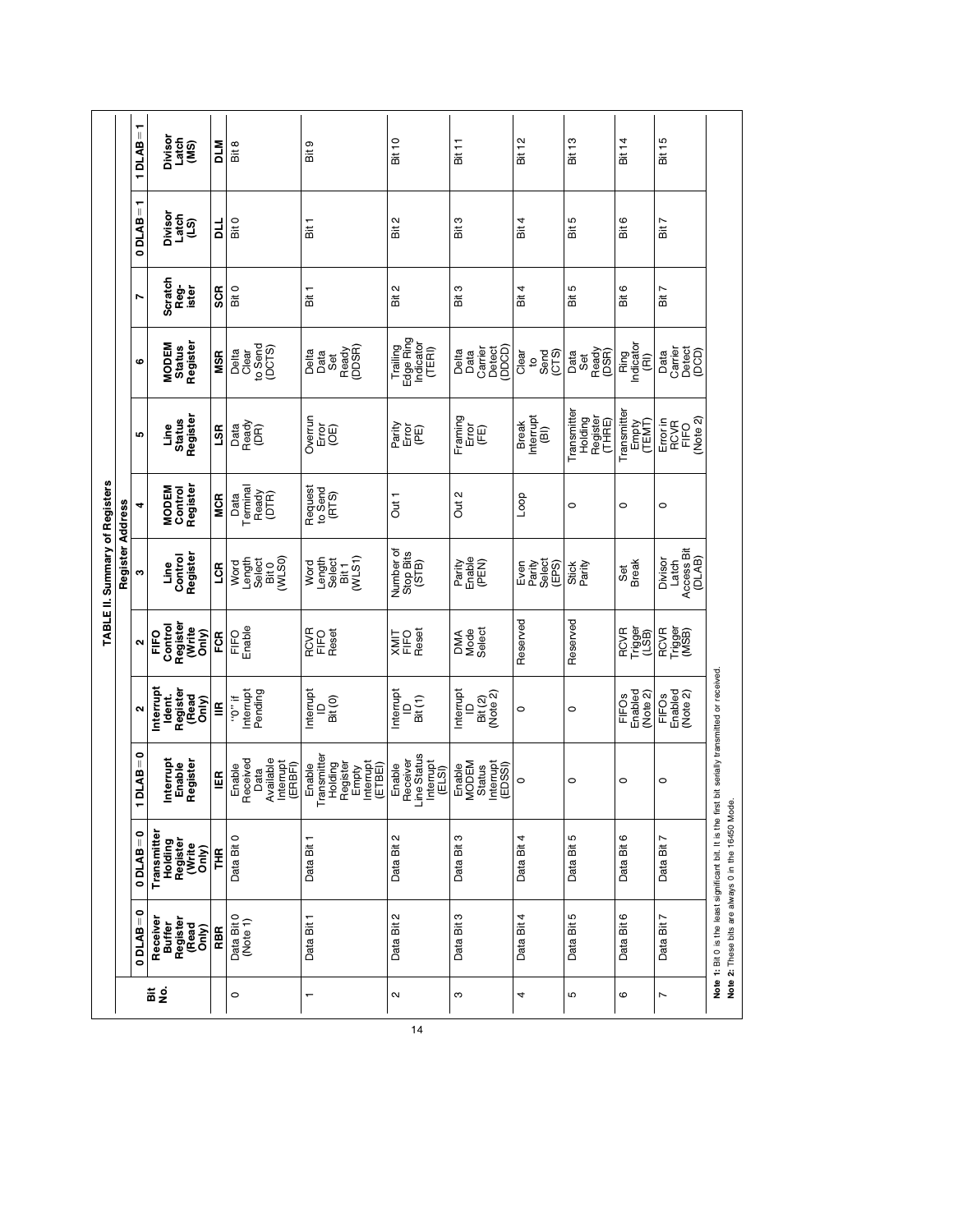# 8.0 Registers

The system programmer may access any of the UART registers summarized in Table II via the CPU. These registers control UART operations including transmission and reception of data. Each register bit in Table II has its name and reset state shown.

### 8.1 LINE CONTROL REGISTER

The system programmer specifies the format of the asynchronous data communications exchange and set the Divisor Latch Access bit via the Line Control Register (LCR). The programmer can also read the contents of the Line Control Register. The read capability simplifies system programming and eliminates the need for separate storage in system memory of the line characteristics. Table II shows the contents of the LCR. Details on each bit follow:

Bits 0 and 1: These two bits specify the number of bits in each transmitted or received serial character. The encoding of bits 0 and 1 is as follows:

| Bit 1 | Bit 0 | <b>Character Length</b> |
|-------|-------|-------------------------|
| Ω     |       | 5 Bits                  |
| ი     |       | 6 Bits                  |
|       |       | 7 Bits                  |
|       |       | 8 Bits                  |

**Bit 2:** This bit specifies the number of Stop bits transmitted and received in each serial character. If bit 2 is a logic 0, one Stop bit is generated in the transmitted data. If bit 2 is a logic 1 when a 5-bit word length is selected via bits 0 and 1, one and a half Stop bits are generated. If bit 2 is a logic 1 when either a 6-, 7-, or 8-bit word length is selected, two Stop bits are generated. The Receiver checks the first Stopbit only, regardless of the number of Stop bits selected

Bit 3: This bit is the Parity Enable bit. When bit 3 is a logic 1, a Parity bit is generated (transmit data) or checked (receive data) between the last data word bit and Stop bit of the serial data. (The Parity bit is used to produce an even or odd number of 1s when the data word bits and the Parity bit are summed.)

Bit 4: This bit is the Even Parity Select bit. When bit 3 is a logic 1 and bit 4 is a logic 0, an odd number of logic 1s is transmitted or checked in the data word bits and Parity bit. When bit 3 is a logic 1 and bit 4 is a logic 1, an even number of logic 1s is transmitted or checked.

Bit 5: This bit is the Stick Parity bit. When bits 3, 4 and 5 are logic 1 the Parity bit is transmitted and checked as a logic 0. If bits 3 and 5 are 1 and bit 4 is a logic 0 then the Parity bit is transmitted and checked as a logic 1. If bit 5 is a logic 0 Stick Parity is disabled.

Bit 6: This bit is the Break Control bit. It causes a break condition to be transmitted to the receiving UART. When it is set to a logic 1, the serial output (SOUT) is forced to the Spacing (logic 0) state. The break is disabled by setting bit 6 to a logic 0. The Break Control bit acts only on SOUT and has no effect on the transmitter logic.

- Note: This feature enables the CPU to alert a terminal in a computer communications system. If the following sequence is followed, no errone-ous or extraneous characters will be transmitted because of the break.
- 1. Load an all 0s, pad character, in response to THRE.
- 2. Set break after the next THRE.
- 3. Wait for the transmitter to be idle,  $(TEMT=1)$ , and clear break when

rately establish the break duration.

normal transmission has to be restored. During the break, the Transmitter can be used as a character timer to accu-

|                  | <b>TABLE III. Baud Rates, Divisors and Crystals</b>                                                        |                      |                                                 |                      |                                                 |                      |  |
|------------------|------------------------------------------------------------------------------------------------------------|----------------------|-------------------------------------------------|----------------------|-------------------------------------------------|----------------------|--|
|                  | 1.8432 MHz Cystal<br>3.072 MHz Crystal<br>18.432 MHz Crystal                                               |                      |                                                 |                      |                                                 |                      |  |
| <b>Baud Rate</b> | <b>Decimal Divisor</b><br>for 16 $\times$ Clock                                                            | <b>Percent Error</b> | <b>Decimal Divisor</b><br>for 16 $\times$ Clock | <b>Percent Error</b> | <b>Decimal Divisor</b><br>for 16 $\times$ Clock | <b>Percent Error</b> |  |
| 50               | 2304                                                                                                       |                      | 3840                                            |                      | 23040                                           |                      |  |
| 75               | 1536                                                                                                       |                      | 2560                                            |                      | 15360                                           |                      |  |
| 110              | 1047                                                                                                       | 0.026                | 1745                                            | 0.026                | 10473                                           |                      |  |
| 134.5            | 857                                                                                                        | 0.058                | 1428                                            | 0.034                | 8565                                            |                      |  |
| 150              | 768                                                                                                        |                      | 1280                                            |                      | 7680                                            |                      |  |
| 300              | 384                                                                                                        |                      | 640                                             |                      | 3840                                            |                      |  |
| 600              | 192                                                                                                        |                      | 320                                             |                      | 1920                                            |                      |  |
| 1200             | 96                                                                                                         |                      | 160                                             |                      | 920                                             |                      |  |
| 1800             | 64                                                                                                         |                      | 107                                             | 0.312                | 640                                             |                      |  |
| 2000             | 58                                                                                                         | 0.69                 | 96                                              |                      | 576                                             |                      |  |
| 2400             | 48                                                                                                         |                      | 80                                              |                      | 480                                             |                      |  |
| 3600             | 32                                                                                                         |                      | 53                                              | 0.628                | 320                                             |                      |  |
| 4800             | 24                                                                                                         |                      | 40                                              |                      | 240                                             |                      |  |
| 7200             | 16                                                                                                         |                      | 27                                              | 1.23                 | 160                                             |                      |  |
| 9600             | 12                                                                                                         |                      | 20                                              |                      | 120                                             |                      |  |
| 19200            | 6                                                                                                          |                      | 10                                              |                      | 60                                              |                      |  |
| 38400            | 3                                                                                                          |                      | 5                                               |                      | 30                                              |                      |  |
| 56000            | 2                                                                                                          | 2.86                 |                                                 |                      | 21                                              | 2.04                 |  |
| 128000           |                                                                                                            |                      |                                                 |                      | 9                                               |                      |  |
|                  | Note: For baud rates of 250k, 300k, 375k, 500k, 750k and 1.5M using a 24 MHz crystal causes minimal error. |                      |                                                 |                      |                                                 |                      |  |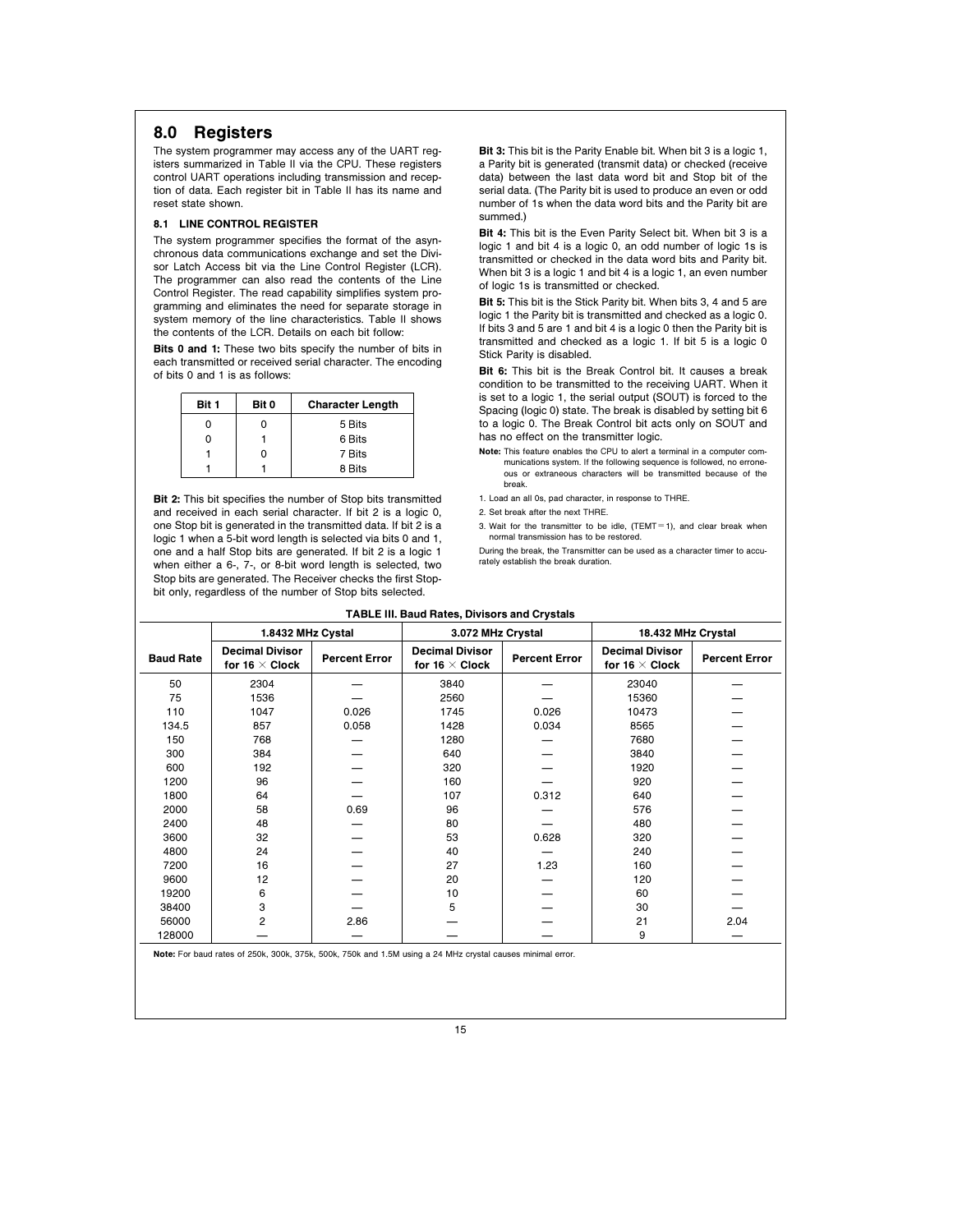### 8.0 **Registers** (Continued)

Bit 7: This bit is the Divisor Latch Access Bit (DLAB). It must be set high (logic 1) to access the Divisor Latches of the Baud Generator during a Read or Write operation. It must be set low (logic 0) to access the Receiver Buffer, the Transmitter Holding Register, or the Interrupt Enable Register.



Typical Crystal Oscillator Network (Note)

| <b>CRYSTAL</b> | Rь           | R <sub>x2</sub> | с.       | C,       |
|----------------|--------------|-----------------|----------|----------|
| $3.1$ MHz      | 1 M $\Omega$ | 1.5k            | 10-30 pF | 40-60 pF |
| $1.8$ MHz      | 1 M $\Omega$ | 1.5k            | 10-30 pF | 40-60 pF |
|                |              |                 |          |          |

Note: These R and C values are approximate and may vary 2x depending on the crystal characteristics. All crystal circuits should be designed specifically for the system.

#### 8.3 PROGRAMMABLE BAUD GENERATOR

The UART contains a programmable Baud Generator that is capable of taking any clock input from DC to 24 MHz and dividing it by any divisor from 2 to  $2^{16}-1$ . The output frequency of the Baud Generator is 16  $\times$  the Baud [divisor # = (frequency input)  $\div$  (baud rate  $\times$  16)]. Two 8-bit latches store the divisor in a 16-bit binary format. These Divisor Latches must be loaded during initialization to ensure proper operation of the Baud Generator. Upon loading either of the Divisor Latches, a 16-bit Baud counter is immediately loaded.

Table III provides decimal divisors to use with crystal frequencies of 1.8432 MHz, 3.072 MHz and 18.432 MHz, respectively. For baud rates of 38400 and below, the error obtained is minimal. The accuracy of the desired baud rate is dependent on the crystal frequency chosen. Using a divisor of zero is not recommended.

#### 8.4 LINE STATUS REGISTER

This register provides status information to the CPU concerning the data transfer. Table II shows the contents of the Line Status Register. Details on each bit follow.

Bit 0: This bit is the receiver Data Ready (DR) indicator. Bit 0 is set to a logic 1 whenever a complete incoming character has been received and transferred into the Receiver Buffer Register or the FIFO. Bit 0 is reset to a logic 0 by reading all of the data in the Receiver Buffer Register or the FIFO.

Bit 1: This bit is the Overrun Error (OE) indicator. Bit 1 indicates that data in the Receiver Buffer Register was not read by the CPU before the next character was transferred into the Receiver Buffer Register, thereby destroying the previous character. The OE indicator is set to a logic 1 upon detection of an overrun condition and reset whenever the CPU reads the contents of the Line Status Register. If the FIFO mode data continues to fill the FIFO beyond the trigger level, an overrun error will occur only after the FIFO is full and the next character has been completely received in the shift register. OE is indicated to the CPU as soon as it happens. The character in the shift register is overwritten, but it is not transferred to the FIFO.

Bit 2: This bit is the Parity Error (PE) indicator. Bit 2 indicates that the received data character does not have the correct even or odd parity, as selected by the even-parityselect bit. The PE bit is set to a logic 1 upon detection of a parity error and is reset to a logic 0 whenever the CPU reads the contents of the Line Status Register. In the FIFO mode this error is associated with the particular character in the FIFO it applies to. This error is revealed to the CPU when its associated character is at the top of the FIFO.

Bit 3: This bit is the Framing Error (FE) indicator. Bit 3 indicates that the received character did not have a valid Stop bit. Bit 3 is set to a logic 1 whenever the Stop bit following the last data bit or parity bit is detected as a logic 0 bit (Spacing level). The FE indicator is reset whenever the CPU reads the contents of the Line Status Register. In the FIFO mode this error is associated with the particular character in the FIFO it applies to. This error is revealed to the CPU when its associated character is at the top of the FIFO. The UART will try to resynchronize after a framing error. To do this it assumes that the framing error was due to the next start bit, so it samples this ''start'' bit twice and then takes in the ''data''.

Bit 4: This bit is the Break Interrupt (BI) indicator. Bit 4 is set to a logic 1 whenever the received data input is held in the Spacing (logic 0) state for longer than a full word transmission time (that is, the total time of Start bit  $+$  data bits  $+$ Parity  $+$  Stop bits). The BI indicator is reset whenever the CPU reads the contents of the Line Status Register. In the FIFO mode this error is associated with the particular character in the FIFO it applies to. This error is revealed to the CPU when its associated character is at the top of the FIFO. When break occurs only one zero character is loaded into the FIFO. The next character transfer is enabled after SIN goes to the marking state and receives the next valid start bit.

Note: Bits 1 through 4 are the error conditions that produce a Receiver Line Status interrupt whenever any of the corresponding conditions are detected and the interrupt is enabled.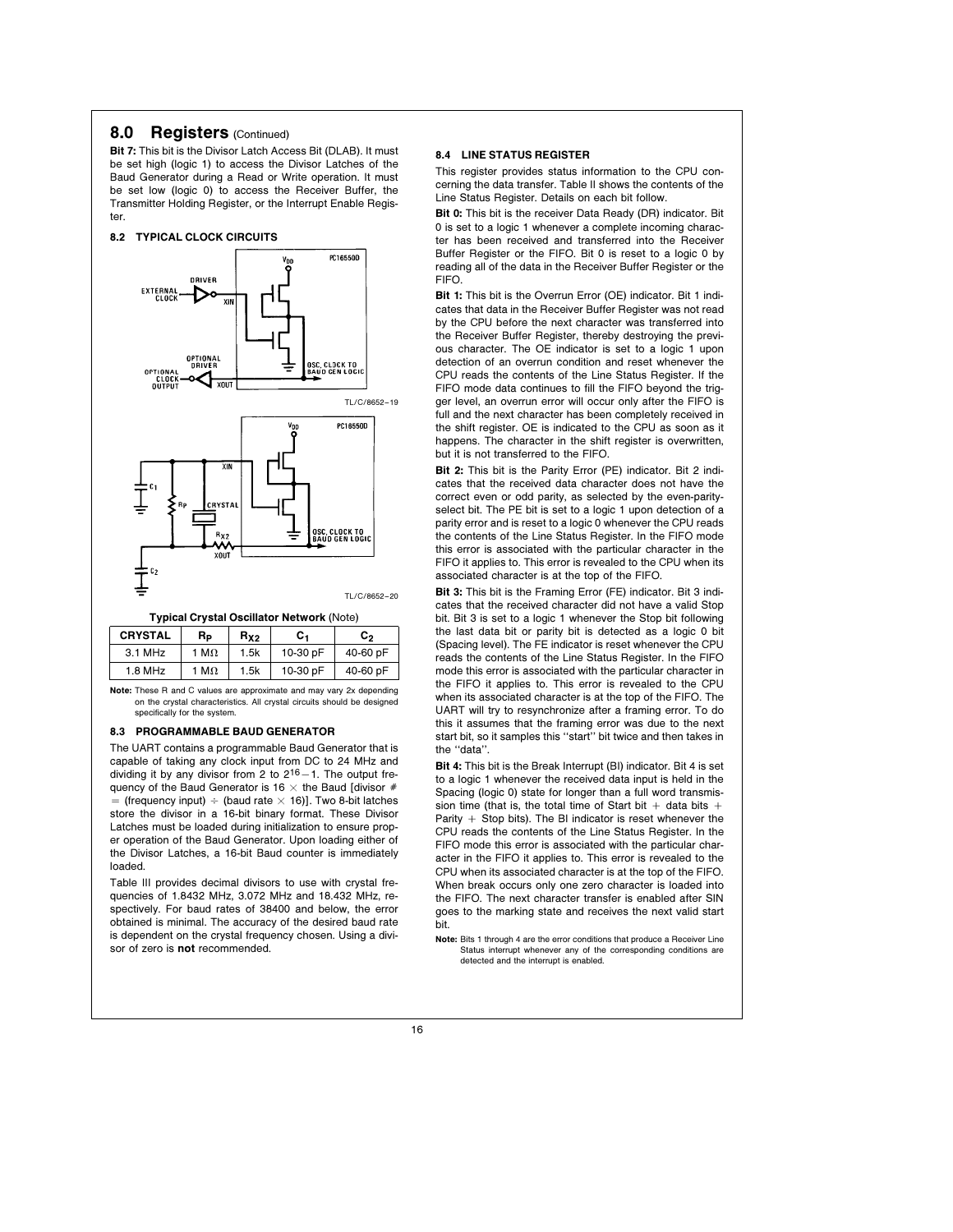| 8.0                                                                    |                         | <b>Registers</b> (Continued)                 |          |         |                                                     |                                                                                                                                                               |                                                                                                             |                                |  |
|------------------------------------------------------------------------|-------------------------|----------------------------------------------|----------|---------|-----------------------------------------------------|---------------------------------------------------------------------------------------------------------------------------------------------------------------|-------------------------------------------------------------------------------------------------------------|--------------------------------|--|
|                                                                        |                         | <b>TABLE IV. Interrupt Control Functions</b> |          |         |                                                     |                                                                                                                                                               |                                                                                                             |                                |  |
| <b>FIFO</b><br>Interrupt<br>Identification<br>Mode<br>Only<br>Register |                         | <b>Interrupt Set and Reset Functions</b>     |          |         |                                                     |                                                                                                                                                               |                                                                                                             |                                |  |
| Bit 3                                                                  | Bit 1<br>Bit 0<br>Bit 2 |                                              |          |         | Priority<br><b>Interrupt Type</b><br>Level          |                                                                                                                                                               | <b>Interrupt Source</b>                                                                                     | <b>Interrupt Reset Control</b> |  |
| 0                                                                      | 0                       | 0                                            | 1        |         | None                                                | None                                                                                                                                                          |                                                                                                             |                                |  |
| $\Omega$                                                               | 1                       | 1.                                           | 0        | Highest | <b>Receiver Line Status</b>                         | Overrun Error or Parity Error or<br>Framing Error or Break Interrupt                                                                                          | Reading the Line Status<br>Register                                                                         |                                |  |
| $\Omega$                                                               | 1                       | 0                                            | $\Omega$ | Second  | Received Data Available                             | Receiver Data Available or Trigger<br>Level Reached                                                                                                           | Reading the Receiver Buffer<br>Register or the FIFO Drops<br>Below the Trigger Level                        |                                |  |
| 1                                                                      | 1                       | 0                                            | 0        | Second  | <b>Character Timeout</b><br>Indication              | No Characters Have Been<br>Removed From or Input to the<br>RCVR FIFO During the Last 4 Char.<br>Times and There Is at Least 1 Char.<br>in It During This Time | Reading the Receiver<br><b>Buffer Register</b>                                                              |                                |  |
| $\Omega$                                                               | $\Omega$                | 1                                            | $\Omega$ | Third   | <b>Transmitter Holding</b><br><b>Register Empty</b> | <b>Transmitter Holding</b><br><b>Register Empty</b>                                                                                                           | Reading the IIR Register (if<br>source of interrupt) or Writing<br>into the Transmitter Holding<br>Register |                                |  |
| $\Omega$                                                               | $\Omega$                | 0                                            | 0        | Fourth  | <b>MODEM Status</b>                                 | Clear to Send or Data Set Ready or<br>Ring Indicator or Data Carrier<br>Detect                                                                                | Reading the MODEM<br><b>Status Register</b>                                                                 |                                |  |

Bit 5: This bit is the Transmitter Holding Register Empty (THRE) indicator. Bit 5 indicates that the UART is ready to accept a new character for transmission. In addition, this bit causes the UART to issue an interrupt to the CPU when the Transmit Holding Register Empty Interrupt enable is set high. The THRE bit is set to a logic 1 when a character is transferred from the Transmitter Holding Register into the Transmitter Shift Register. The bit is reset to logic 0 concurrently with the loading of the Transmitter Holding Register by the CPU. In the FIFO mode this bit is set when the XMIT FIFO is empty; it is cleared when at least 1 byte is written to the XMIT FIFO.

Bit 6: This bit is the Transmitter Empty (TEMT) indicator. Bit 6 is set to a logic 1 whenever the Transmitter Holding Register (THR) and the Transmitter Shift Register (TSR) are both empty. It is reset to a logic 0 whenever either the THR or TSR contains a data character. In the FIFO mode this bit is set to one whenever the transmitter FIFO and shift register are both empty.

Bit 7: In the 16450 Mode this is a 0. In the FIFO mode LSR7 is set when there is at least one parity error, framing error or break indication in the FIFO. LSR7 is cleared when the CPU reads the LSR, if there are no subsequent errors in the FIFO.

Note: The Line Status Register is intended for read operations only. Writing to this register is not recommended as this operation is only used for factory testing. In the FIFO mode the software must load a data byte in the Rx FIFO via Loopback Mode in order to write to LSR2–LSR4. LSR0 and LSR7 can't be written to in FIFO mode.

### 8.5 FIFO CONTROL REGISTER

This is a write only register at the same location as the IIR (the IIR is a read only register). This register is used to enable the FIFOs, clear the FIFOs, set the RCVR FIFO trigger level, and select the type of DMA signalling.

Bit 0: Writing a 1 to FCR0 enables both the XMIT and RCVR FIFOs. Resetting FCR0 will clear all bytes in both FIFOs.

When changing from the FIFO Mode to the 16450 Mode and vice versa, data is automatically cleared from the FIFOs. This bit must be a 1 when other FCR bits are written to or they will not be programmed.

Bit 1: Writing a 1 to FCR1 clears all bytes in the RCVR FIFO and resets its counter logic to 0. The shift register is not cleared. The 1 that is written to this bit position is self-clearing.

Bit 2: Writing a 1 to FCR2 clears all bytes in the XMIT FIFO and resets its counter logic to 0. The shift register is not cleared. The 1 that is written to this bit position is self-clearing.

Bit 3: Setting FCR3 to a 1 will cause the RXRDY and TXRDY pins to change from mode 0 to mode 1 if  $FCR0 = 1$ (see description of RXRDY and TXRDY pins).

Bit 4, 5: FCR4 to FCR5 are reserved for future use.

Bit 6, 7: FCR6 and FCR7 are used to set the trigger level for the RCVR FIFO interrupt.

|  | <b>RCVR FIFO</b><br><b>Trigger Level (Bytes)</b> |
|--|--------------------------------------------------|
|  | 01                                               |
|  | 04                                               |
|  | 08                                               |
|  | 14                                               |

#### 8.6 INTERRUPT IDENTIFICATION REGISTER

In order to provide minimum software overhead during data character transfers, the UART prioritizes interrupts into four levels and records these in the interrupt Identification Register. The four levels of interrupt conditions in order of priority are Receiver Line Status; Received Data Ready; Transmitter Holding Register Empty; and MODEM Status.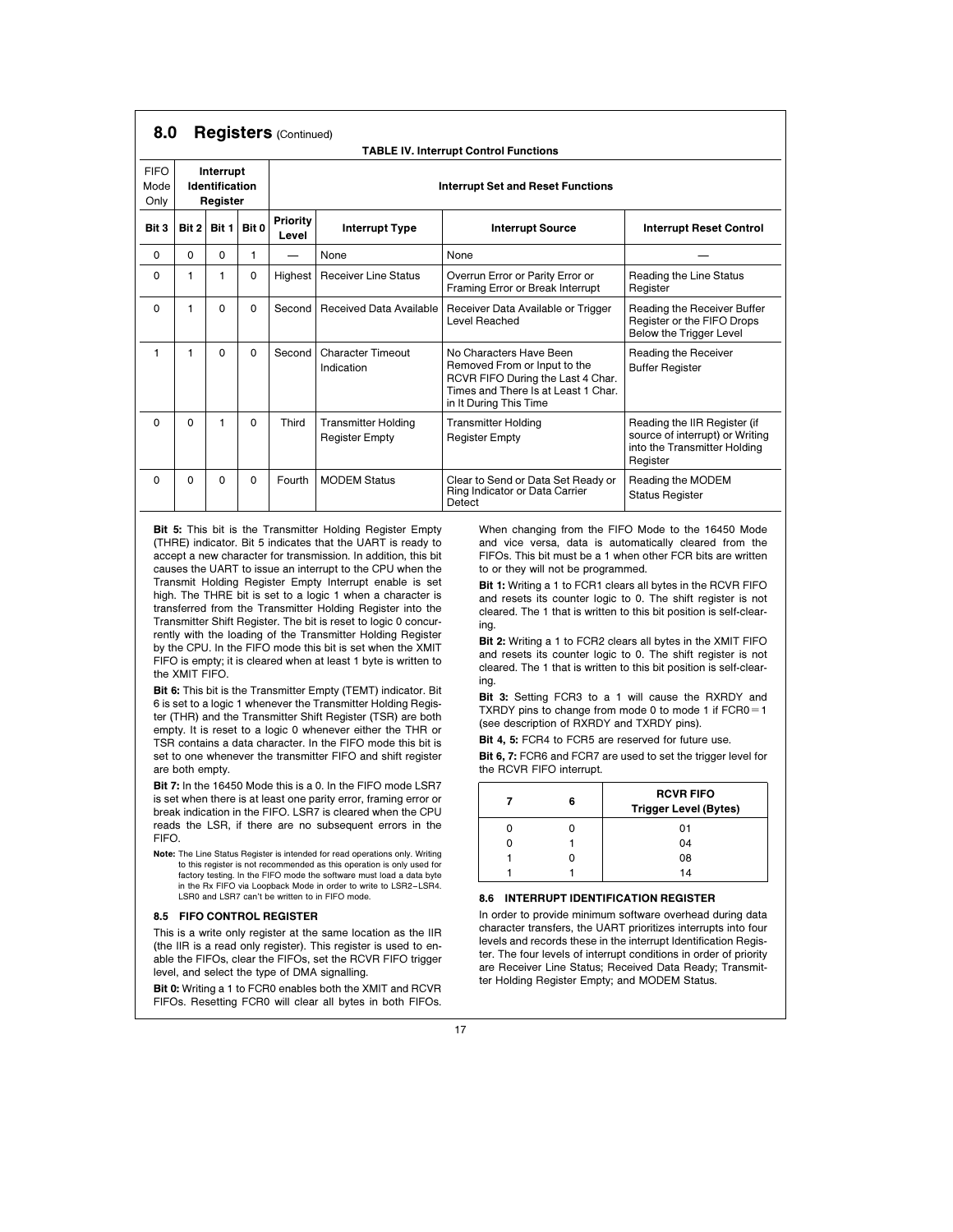### 8.0 **Registers** (Continued)

When the CPU accesses the IIR, the UART freezes all interrupts and indicates the highest priority pending interrupt to the CPU. While this CPU access is occurring, the UART records new interrupts, but does not change its current indication until the access is complete. Table II shows the contents of the IIR. Details on each bit follow:

Bit 0: This bit can be used in a prioritized interrupt environment to indicate whether an interrupt is pending. When bit 0 is a logic 0, an interrupt is pending and the IIR contents may be used as a pointer to the appropriate interrupt service routine. When bit 0 is a logic 1, no interrupt is pending.

Bits 1 and 2: These two bits of the IIR are used to identify the highest priority interrupt pending as indicated in Table IV.

Bit 3: In the 16450 Mode this bit is 0. In the FIFO mode this bit is set along with bit 2 when a timeout interrupt is pending. Bits 4 and 5: These two bits of the IIR are always logic 0.

Bits 6 and 7: These two bits are set when  $FCRO = 1$ .

#### 8.7 INTERRUPT ENABLE REGISTER

This register enables the five types of UART interrupts. Each interrupt can individually activate the interrupt (INTR) output signal. It is possible to totally disable the interrupt system by resetting bits 0 through 3 of the Interrupt Enable Register (IER). Similarly, setting bits of the IER register to a logic 1, enables the selected interrupt(s). Disabling an interrupt prevents it from being indicated as active in the IIR and from activating the INTR output signal. All other system functions operate in their normal manner, including the setting of the Line Status and MODEM Status Registers. Table II shows the contents of the IER. Details on each bit follow.

**Bit 0:** This bit enables the Received Data Available Interrupt (and timeout interrupts in the FIFO mode) when set to logic 1.

Bit 1: This bit enables the Transmitter Holding Register Empty Interrupt when set to logic 1.

Bit 2: This bit enables the Receiver Line Status Interrupt when set to logic 1.

Bit 3: This bit enables the MODEM Status Interrupt when set to logic 1.

Bits 4 through 7: These four bits are always logic 0.

#### 8.8 MODEM CONTROL REGISTER

This register controls the interface with the MODEM or data set (or a peripheral device emulating a MODEM). The contents of the MODEM Control Register are indicated in Table II and are described below.

Bit 0: This bit controls the Data Terminal Ready (DTR) output. When bit 0 is set to a logic 1, the DTR output is forced to a logic 0. When bit 0 is reset to a logic 0, the DTR output is forced to a logic 1.

Note: The DTR output of the UART may be applied to an EIA inverting line driver (such as the DS1488) to obtain the proper polarity input at the succeeding MODEM or data set.

Bit 1: This bit controls the Request to Send (RTS) output. Bit 1 affects the RTS output in a manner identical to that described above for bit 0.

Bit 2: This bit controls the Output 1 (OUT 1) signal, which is an auxiliary user-designated output. Bit 2 affects the OUT 1 output in a manner identical to that described above for bit 0.

Bit 3: This bit controls the Output 2  $(OUT 2)$  signal, which is an auxiliary user-designated output. Bit 3 affects the OUT 2 output in a manner identical to that described above for bit  $\Omega$ .

Bit 4: This bit provides a local loopback feature for diagnostic testing of the UART. When bit 4 is set to logic 1, the following occur: the transmitter Serial Output (SOUT) is set to the Marking (logic 1) state; the receiver Serial Input (SIN) is disconnected; the output of the Transmitter Shift Register is ''looped back'' into the Receiver Shift Register input; the four MODEM Control inputs (DSR, CTS, RI, and DCD) are disconnected; and the four MODEM Control outputs (DTR, RTS, OUT 1, and OUT 2) are internally connected to the four MODEM Control inputs, and the MODEM Control output pins are forced to their inactive state (high). In the loopback mode, data that is transmitted is immediately received. This feature allows the processor to verify the transmit-and received-data paths of the UART.

In the loopback mode, the receiver and transmitter interrupts are fully operational. Their sources are external to the part. The MODEM Control Interrupts are also operational, but the interrupts' sources are now the lower four bits of the MODEM Control Register instead of the four MODEM Control inputs. The interrupts are still controlled by the Interrupt Enable Register.

Bits 5 through 7: These bits are permanently set to logic 0.

#### 8.9 MODEM STATUS REGISTER

This register provides the current state of the control lines from the MODEM (or peripheral device) to the CPU. In addition to this current-state information, four bits of the MO-DEM Status Register provide change information. These bits are set to a logic 1 whenever a control input from the MODEM changes state. They are reset to logic 0 whenever the CPU reads the MODEM Status Register.

The contents of the MODEM Status Register are indicated in Table II and described below.

Bit 0: This bit is the Delta Clear to Send (DCTS) indicator. Bit 0 indicates that the CTS input to the chip has changed state since the last time it was read by the CPU.

Bit 1: This bit is the Delta Data Set Ready (DDSR) indicator. Bit 1 indicates that the  $\overline{\text{DSR}}$  input to the chip has changed state since the last time it was read by the CPU.

Bit 2: This bit is the Trailing Edge of Ring Indicator (TERI) detector. Bit 2 indicates that the  $\overline{\text{RI}}$  input to the chip has changed from a low to a high state.

Bit 3: This bit is the Delta Data Carrier Detect (DDCD) indicator. Bit 3 indicates that the DCD input to the chip has changed state.

Note: Whenever bit 0, 1, 2, or 3 is set to logic 1, a MODEM Status Interrupt is generated.

Bit 4: This bit is the complement of the Clear to Send (CTS) input. If bit 4 (loop) of the MCR is set to a 1, this bit is equivalent to RTS in the MCR.

Bit 5: This bit is the complement of the Data Set Ready (DSR) input. If bit 4 of the MCR is set to a 1, this bit is equivalent to DTR in the MCR.

Bit 6: This bit is the complement of the Ring Indicator (RI) input. If bit 4 of the MCR is set to a 1, this bit is equivalent to OUT 1 in the MCR.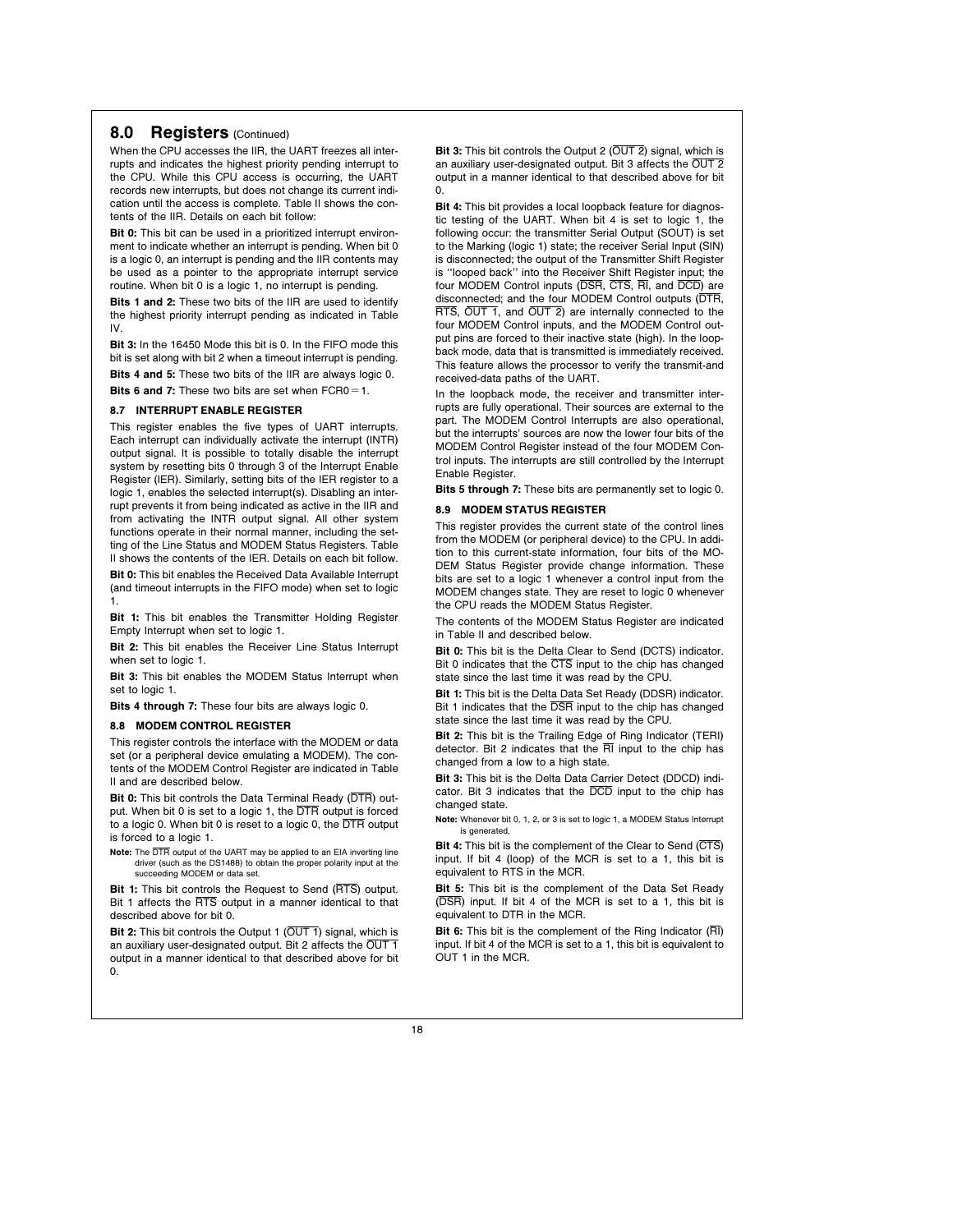### 8.0 Registers (Continued)

Bit 7: This bit is the complement of the Data Carrier Detect (DCD) input. If bit 4 of the MCR is set to a 1, this bit is equivalent to OUT 2 in the MCR.

#### 8.10 SCRATCHPAD REGISTER

This 8-bit Read/Write Register does not control the UART in anyway. It is intended as a scratchpad register to be used by the programmer to hold data temporarily.

### 8.11 FIFO INTERRUPT MODE OPERATION

When the RCVR FIFO and receiver interrupts are enabled  $(FCRO = 1, IER0 = 1)$  RCVR interrupts will occur as follows:

- A. The receive data available interrupt will be issued to the CPU when the FIFO has reached its programmed trigger level; it will be cleared as soon as the FIFO drops below its programmed trigger level.
- B. The IIR receive data available indication also occurs when the FIFO trigger level is reached, and like the interrupt it is cleared when the FIFO drops below the trigger level.
- C. The receiver line status interrupt (IIR=06), as before, has higher priority than the received data available  $(IIR = 04)$  interrupt.
- D. The data ready bit (LSR0) is set as soon as a character is transferred from the shift register to the RCVR FIFO. It is reset when the FIFO is empty.

When RCVR FIFO and receiver interrupts are enabled, RCVR FIFO timeout interrupts will occur as follows:

- A. A FIFO timeout interrupt will occur, if the following conditions exist:
	- $ightharpoonup$  at least one character is in the  $FIFO$
	- $\equiv$  the most recent serial character received was longer than 4 continuous character times ago (if 2 stop bits are programmed the second one is included in this time delay).
	- the most recent CPU read of the FIFO was longer than 4 continuous character times ago.

The maximum time between a received character and a timeout interrupt will be 160 ms at 300 baud with a 12-bit receive character (i.e., 1 Start, 8 Data, 1 Parity and 2 Stop Bits).

- B. Character times are calculated by using the RCLK input for a clock signal (this makes the delay proportional to the baudrate).
- C. When a timeout interrupt has occurred it is cleared and the timer reset when the CPU reads one character from the RCVR FIFO.
- D. When a timeout interrupt has not occurred the timeout timer is reset after a new character is received or after the CPU reads the RCVR FIFO.

When the XMIT FIFO and transmitter interrupts are enabled  $(FCRO = 1, IER1 = 1)$ , XMIT interrupts will occur as follows:

A. The transmitter holding register interrupt (02) occurs when the XMIT FIFO is empty; it is cleared as soon as the transmitter holding register is written to (1 to 16 characters may be written to the XMIT FIFO while servicing this interrupt) or the IIR is read.

B. The transmitter FIFO empty indications will be delayed 1 character time minus the last stop bit time whenever the following occurs: THRE $=1$  and there have not been at least two bytes at the same time in the transmit FIFO, since the last  $THRE = 1$ . The first transmitter interrupt after changing FCR0 will be immediate, if it is enabled.

Character timeout and RCVR FIFO trigger level interrupts have the same priority as the current received data available interrupt; XMIT FIFO empty has the same priority as the current transmitter holding register empty interrupt.

### 8.12 FIFO POLLED MODE OPERATION

With FCR0=1 resetting IER0, IER1, IER2, IER3 or all to zero puts the UART in the FIFO Polled Mode of operation. Since the RCVR and XMITTER are controlled separately either one or both can be in the polled mode of operation. In this mode the user's program will check RCVR and XMIT-

TER status via the LSR. As stated previously:

LSR0 will be set as long as there is one byte in the RCVR FIFO.

LSR1 to LSR4 will specify which error(s) has occurred. Character error status is handled the same way as when in the interrupt mode, the IIR is not affected since  $IFB2 = 0$ 

LSR5 will indicate when the XMIT FIFO is empty.

LSR6 will indicate that both the XMIT FIFO and shift register are empty.

LSR7 will indicate whether there are any errors in the RCVR FIFO.

There is no trigger level reached or timeout condition indicated in the FIFO Polled Mode, however, the RCVR and XMIT FIFOs are still fully capable of holding characters.

# 9.0 Typical Applications

Typical Interface for a High-Capacity Data Bus **RECEIVER**<br>DISABLE WR **(HART)** MICROCOMPUTER  $\frac{1}{8.817}$  –  $-$ <br>BUS TRANSCEIVER nis **DRIVER**<br>DISARLE TL/C/8652 –23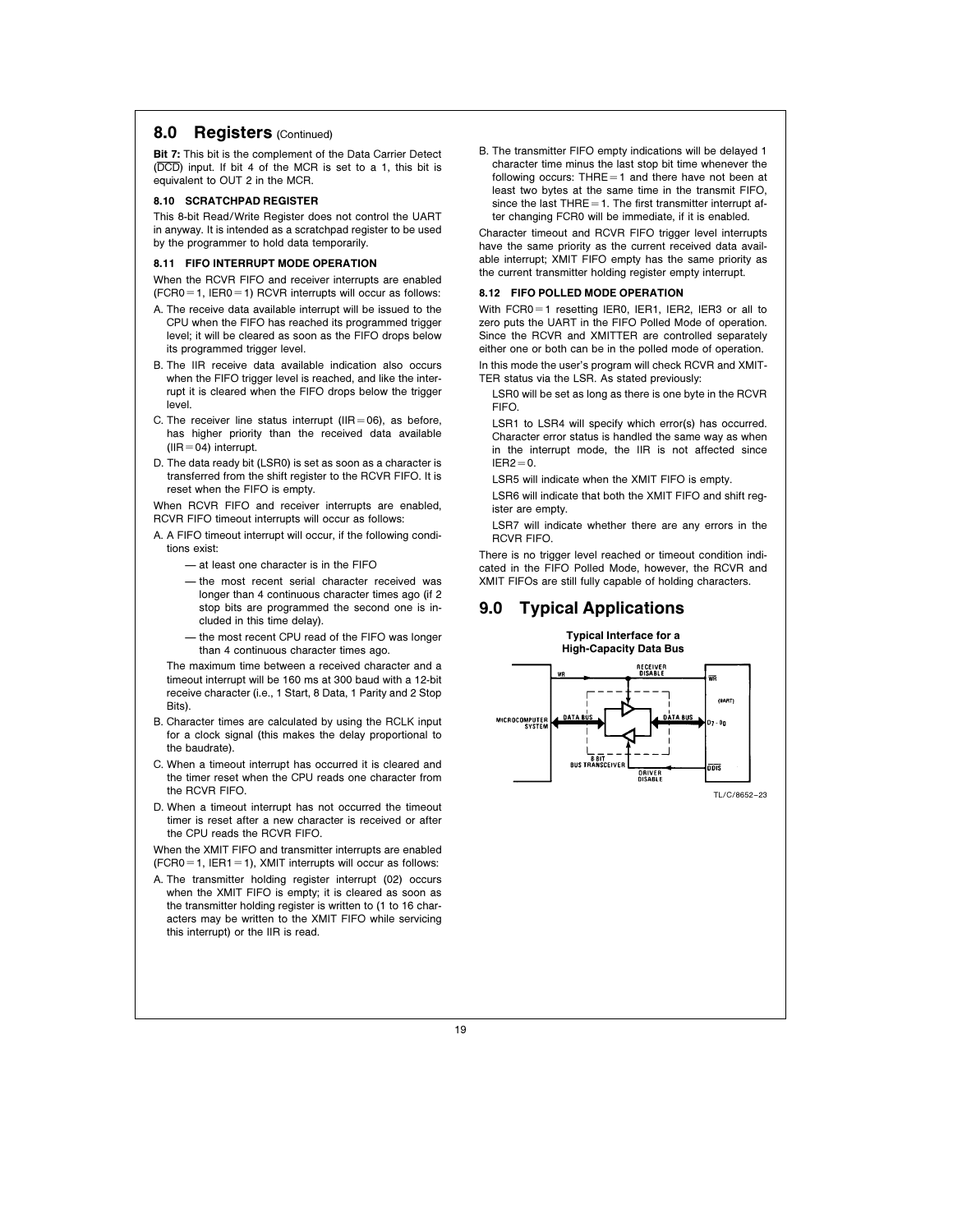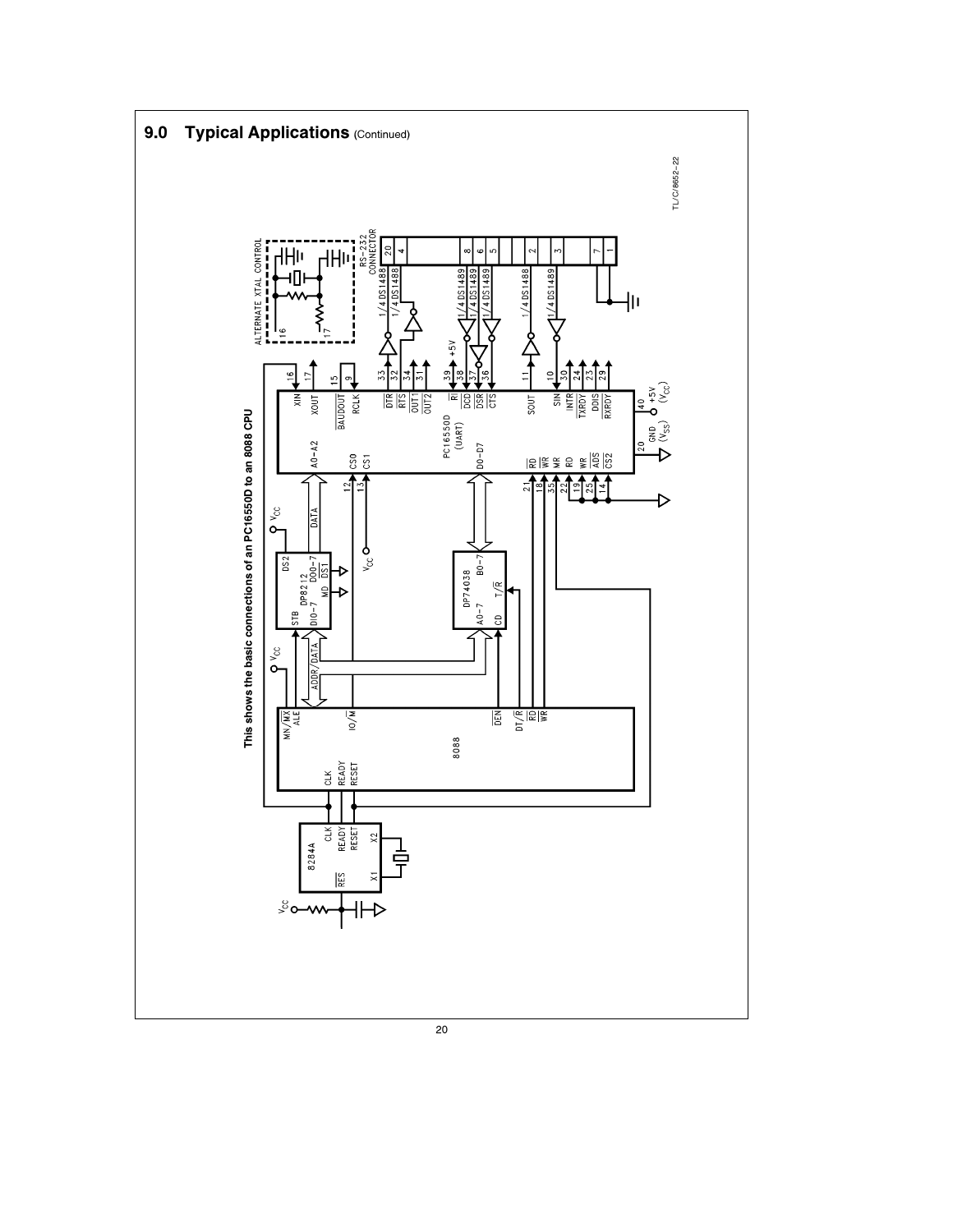